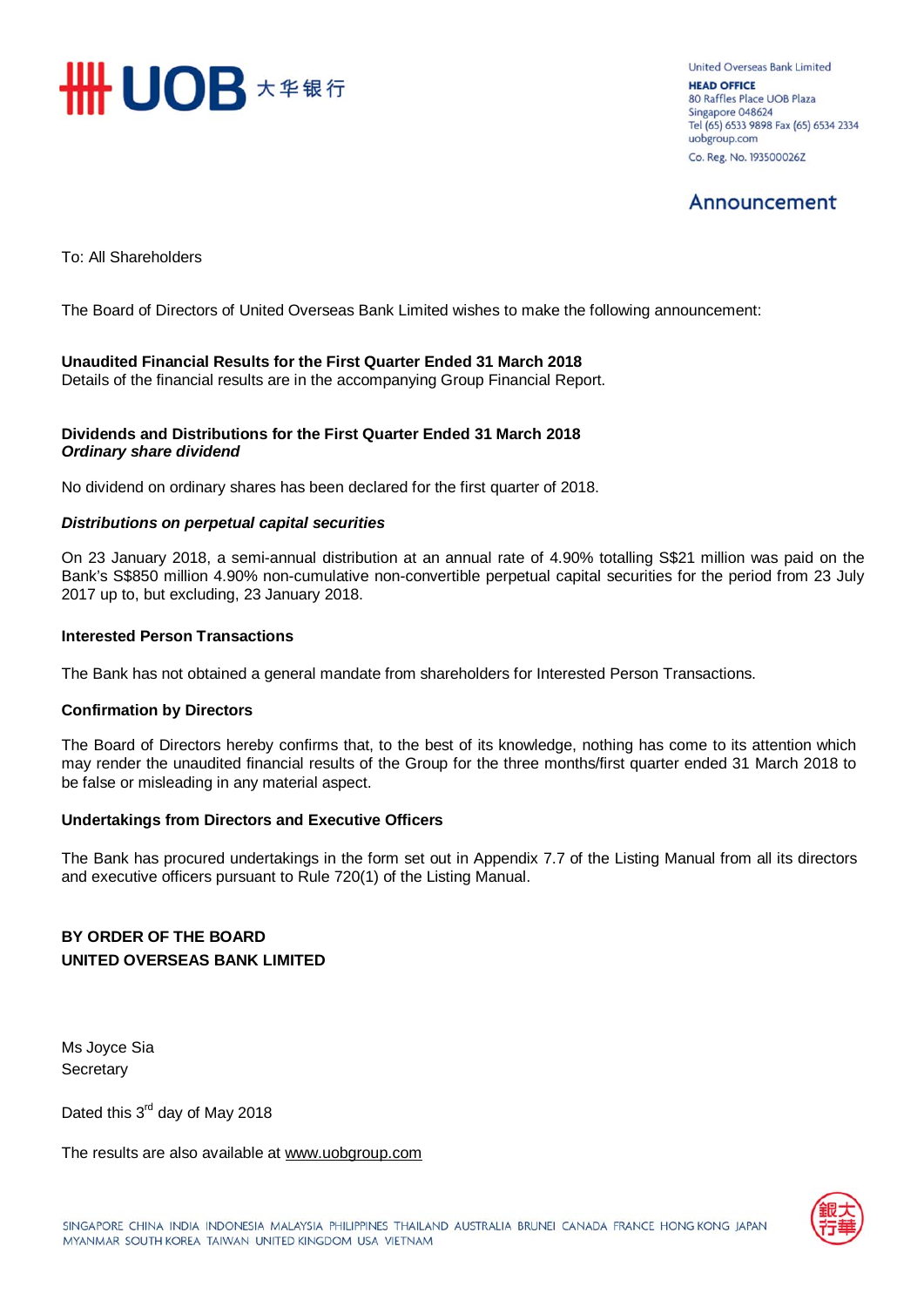

## **Group Financial Report**

 **For the First Quarter 2018**

**United Overseas Bank Limited Incorporated in the Republic of Singapore**

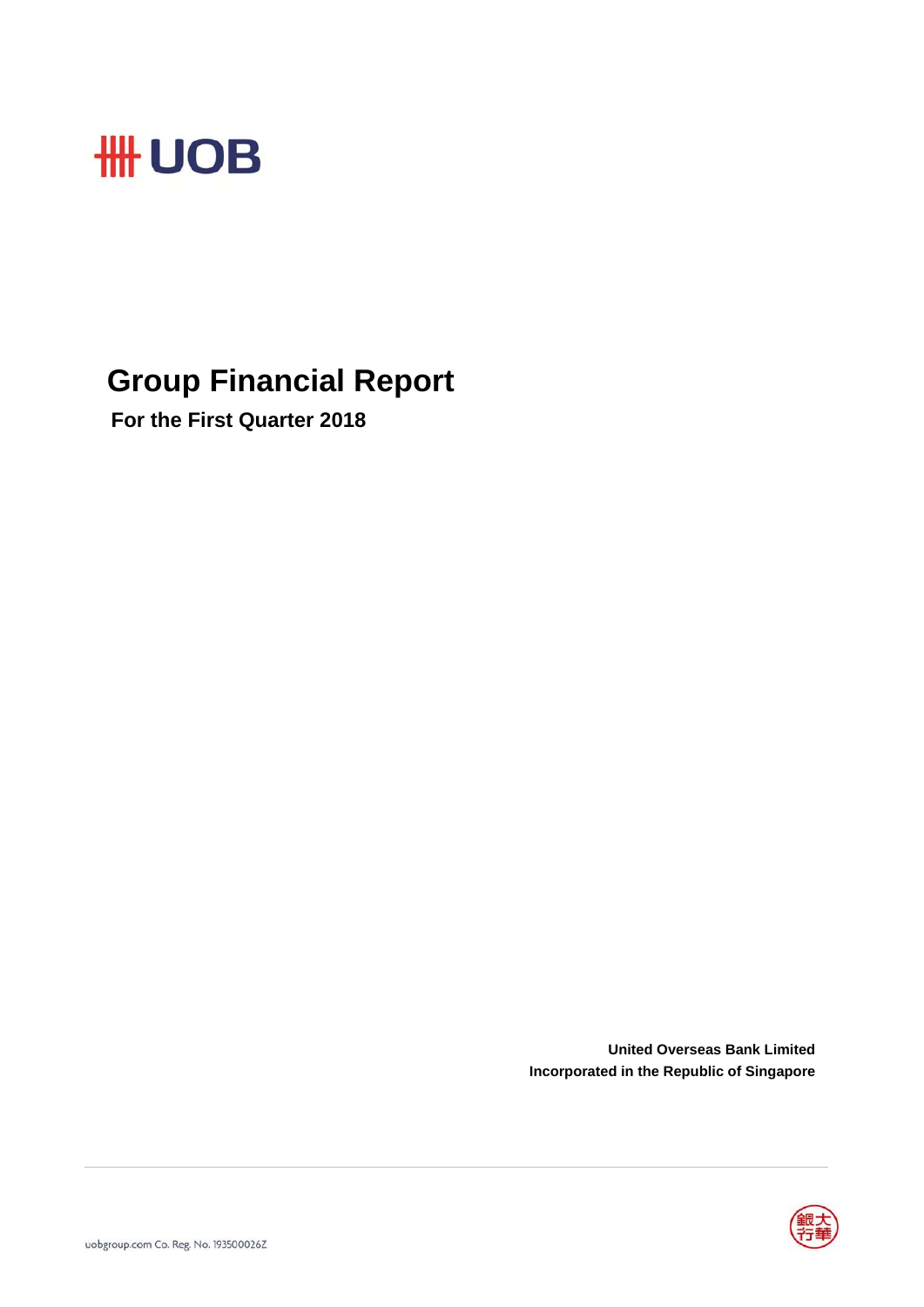# JOB

## **Contents**

### **Page**

- 2 Financial Highlights
- 4 Performance Review
- 6 Net Interest Income
- 7 Non-Interest Income
- 8 Operating Expenses
- 9 Allowance for Expected Credit and Other Losses
- 10 Customer Loans
- 11 Non-Performing Assets
- 13 Customer Deposits
- 13 Debts Issued
- 14 Shareholders' Equity
- 14 Changes in Issued Shares of the Bank
- 15 Performance by Business Segment
- 18 Performance by Geographical Segment
- 19 Capital Adequacy and Leverage Ratios

### **Appendix**

- 1 Consolidated Income Statement
- 2 Consolidated Statement of Comprehensive Income
- 3 Consolidated Balance Sheet
- 4 Consolidated Statement of Changes in Equity
- 5 Consolidated Cash Flow Statement
- 6 Balance Sheet of the Bank
- 7 Statement of Changes in Equity of the Bank
- 8 Capital Adequacy Ratios of Major Bank Subsidiaries

### Notes:

- 1 The financial statements are presented in Singapore dollars.
- 2 Certain comparative figures have been restated to conform with current period's presentation.
- 3 Certain figures in this report may not add up to the respective totals due to rounding.
- 4 Amounts less than \$500,000 in absolute term are shown as "0".
- "1Q18" and "1Q17" denote first quarter of 2018 and 2017 respectively.
- "4Q17" denotes fourth quarter of 2017.
- "ECL" denotes expected credit losses.
- "Stage 1 and Stage 2 ECL" and "General allowance" relates to allowance for performing assets under SFRS(I) 9 and MAS Notice 612 respectively.
- "Stage 3 ECL" and "Specific allowance" relates to allowance for impaired assets under SFRS(I) 9 and MAS Notice 612 respectively.
- "NM" denotes not meaningful.
- "NA" denotes not applicable.



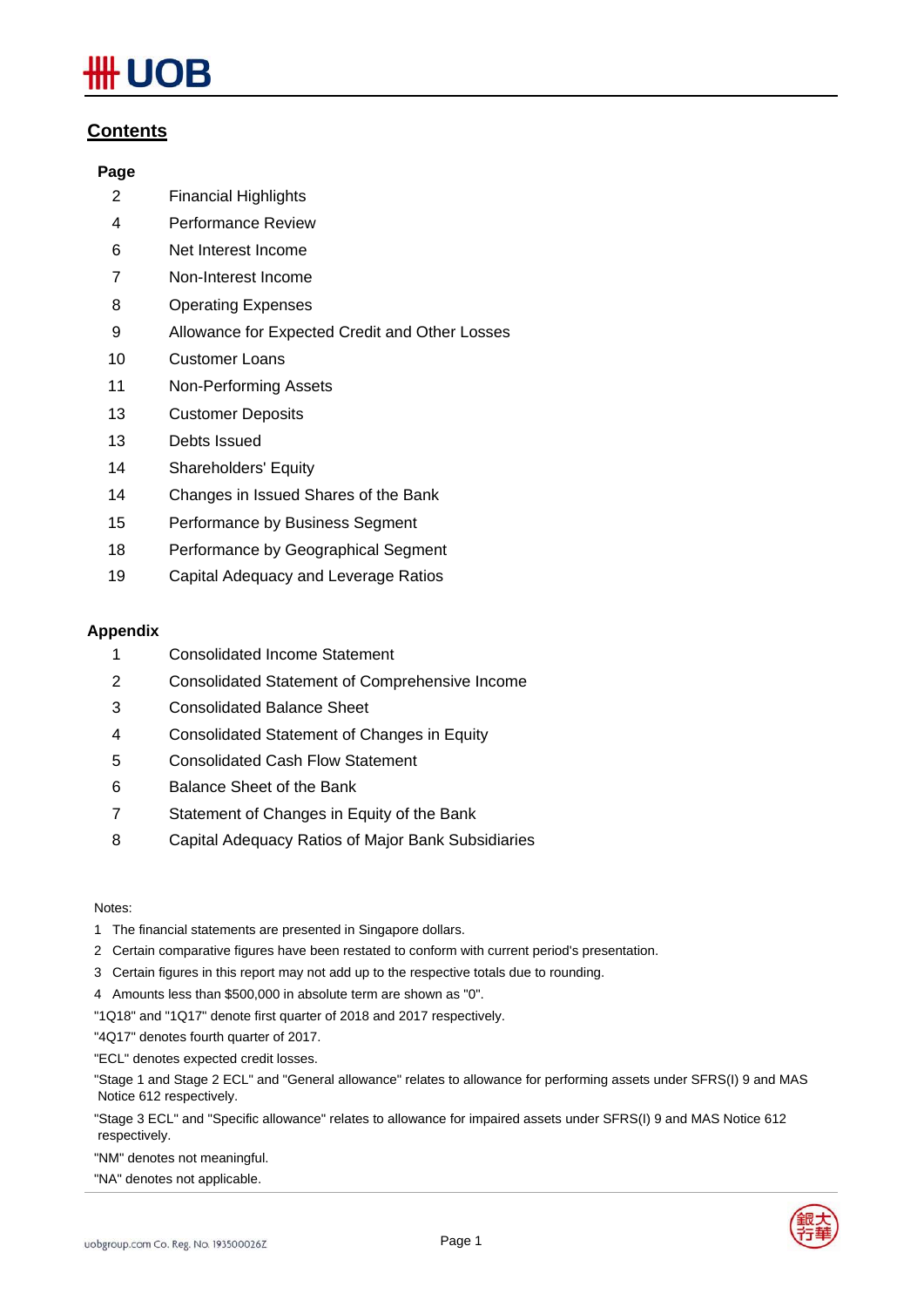## **#H UOB**

### **Financial Highlights**

|                                                                                                               | <b>1Q18</b> | 1Q17      | $+/(-)$      | 4Q17      | $+/(-)$        |
|---------------------------------------------------------------------------------------------------------------|-------------|-----------|--------------|-----------|----------------|
|                                                                                                               |             |           | %            |           | $\frac{0}{6}$  |
| Selected income statement items (\$m)                                                                         |             |           |              |           |                |
| Net interest income                                                                                           | 1,470       | 1,303     | 13           | 1,461     | $\mathbf{1}$   |
| Net fee and commission income                                                                                 | 517         | 439       | 18           | 509       | $\overline{2}$ |
| Other non-interest income                                                                                     | 244         | 311       | (22)         | 262       | (7)            |
| Total income                                                                                                  | 2,231       | 2,053     | 9            | 2,231     | (0)            |
| Less: Operating expenses                                                                                      | 987         | 887       | 11           | 1,027     | (4)            |
| Operating profit                                                                                              | 1,244       | 1,166     | 7            | 1,205     | 3              |
| Less: Allowance for expected credit and other losses<br>Add: Share of profit of associates and joint ventures | 80<br>29    | 186<br>34 | (57)<br>(16) | 140<br>22 | (43)<br>29     |
| Net profit before tax                                                                                         | 1,193       | 1,014     | 18           | 1,087     | 10             |
| Less: Tax and non-controlling interests                                                                       | 216         | 206       | 5            | 231       | (7)            |
| Net profit after tax <sup>1</sup>                                                                             | 978         | 807       | 21           | 855       | 14             |
| Selected balance sheet items (\$m)                                                                            |             |           |              |           |                |
| Net customer loans                                                                                            | 237,447     | 225,107   | 5            | 232,212   | 2              |
| <b>Customer deposits</b>                                                                                      | 273,817     | 259,672   | 5            | 272,765   | 0              |
| <b>Total assets</b>                                                                                           | 364,455     | 342,574   | 6            | 358,592   | $\overline{c}$ |
| Shareholders' equity <sup>1</sup>                                                                             | 37,877      | 33,739    | 12           | 36,850    | 3              |
| Key financial ratios (%)                                                                                      |             |           |              |           |                |
| Net interest margin <sup>2</sup>                                                                              | 1.84        | 1.73      |              | 1.81      |                |
| Non-interest income/Total income                                                                              | 34.1        | 36.5      |              | 34.5      |                |
| Expense/Income ratio                                                                                          | 44.2        | 43.2      |              | 46.0      |                |
| Overseas profit before tax contribution                                                                       | 43.1        | 45.6      |              | 37.9      |                |
| Credit costs on loans (bp) <sup>2</sup><br>Stage 1 and Stage 2 ECL / General allowance                        | (1)         | (17)      |              | (107)     |                |
| Stage 3 ECL / Specific allowance                                                                              | 12          | 49        |              | 125       |                |
| Total ECL / Total allowance                                                                                   | 11          | 32        |              | 17        |                |
| NPL ratio <sup>3</sup>                                                                                        | 1.7         | 1.5       |              | 1.8       |                |

Notes:

1 Relate to amount attributable to equity holders of the Bank.

2 Computed on an annualised basis.

3 Refer to non-performing loans as a percentage of gross customer loans.

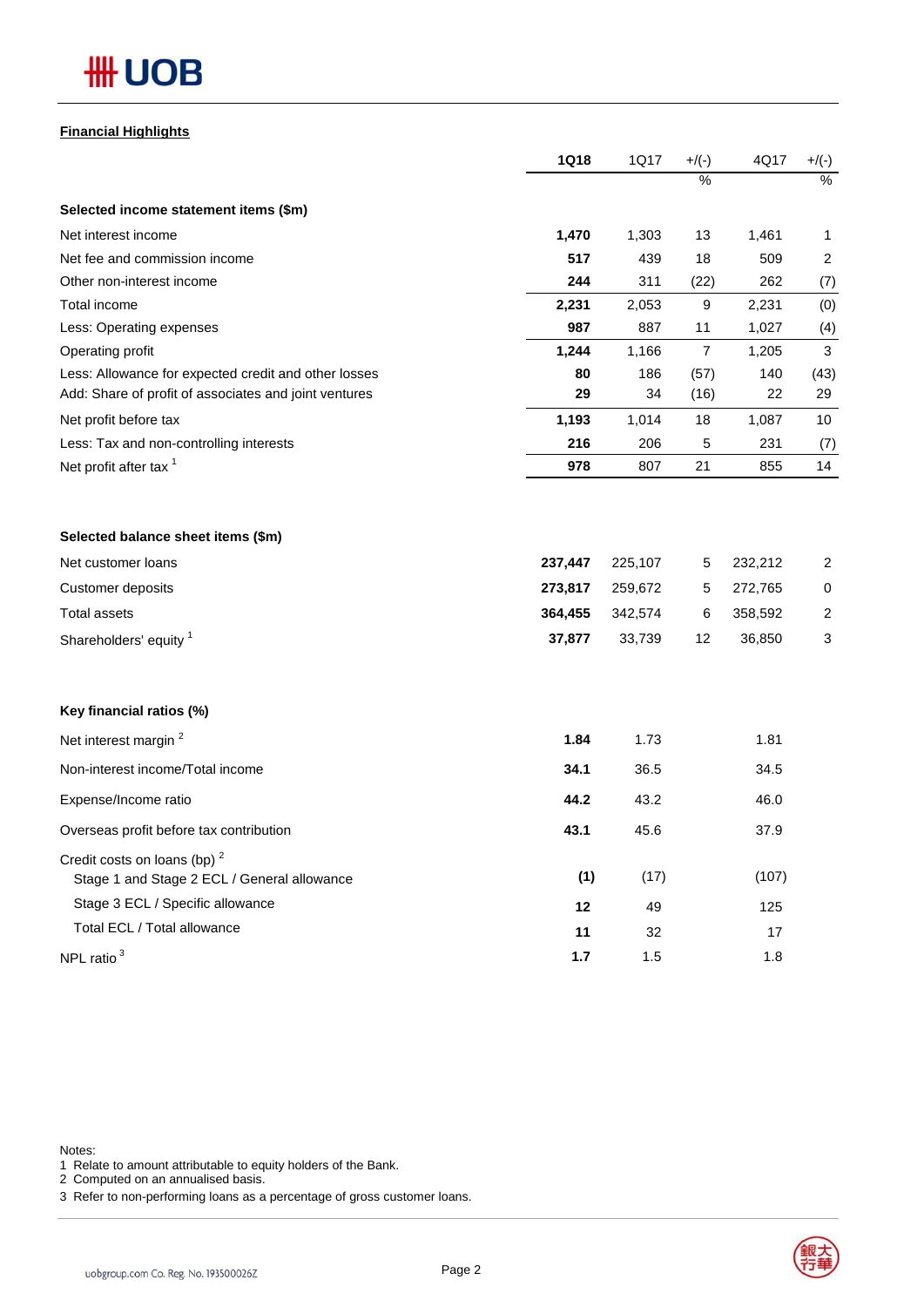# JВ

### **Financial Highlights** *(cont'd)*

|                                                                                    | <b>1Q18</b>          | 1Q17                 | 4Q17                 |
|------------------------------------------------------------------------------------|----------------------|----------------------|----------------------|
| Key financial ratios (%) (cont'd)                                                  |                      |                      |                      |
| Return on average ordinary shareholders' equity <sup>1,2</sup>                     | 11.0                 | 10.0                 | 9.8                  |
| Return on average total assets <sup>1</sup>                                        | 1.09                 | 0.95                 | 0.97                 |
| Return on average risk-weighted assets <sup>1</sup>                                | 1.95                 | 1.51                 | 1.69                 |
| Loan/Deposit ratio <sup>3</sup>                                                    | 86.7                 | 86.7                 | 85.1                 |
| Liquidity coverage ratios ("LCR") <sup>4</sup><br>All-currency<br>Singapore dollar | 128<br>174           | 154<br>232           | 135<br>170           |
| Net stable funding ratio ("NSFR") <sup>5</sup>                                     | 111                  | <b>NA</b>            | <b>NA</b>            |
| Capital adequacy ratios<br>Common Equity Tier 1<br>Tier 1<br>Total                 | 14.9<br>16.4<br>18.8 | 13.2<br>13.8<br>17.3 | 15.1<br>16.2<br>18.7 |
| Leverage ratio <sup>6</sup>                                                        | 8.2                  | 7.6                  | 8.0                  |
| Earnings per ordinary share $(\$)^{1,2}$<br><b>Basic</b><br><b>Diluted</b>         | 2.28<br>2.27         | 1.92<br>1.91         | 1.98<br>1.98         |
| Net asset value ("NAV") per ordinary share $(\$)$ $^7$                             | 21.01                | 19.35                | 20.37                |
| Revalued NAV per ordinary share $(\$)^7$                                           | 23.84                | 22.11                | 23.19                |

Notes:

1 Computed on an annualised basis.

2 Calculated based on profit attributable to equity holders of the Bank net of perpetual capital securities distributions.

- 3 Refer to net customer loans and customer deposits.
- 4 Figures reported are based on average LCR for the respective period. A minimum requirement of Singapore dollar LCR of 100% and all-currency LCR of 60% shall be maintained at all times with effect from 1 January 2015, with all-currency LCR increasing by 10% each year to 100% by 2019. Public disclosure required under MAS Notice 651 is available in the UOB website at www.UOBGroup.com/investor/financial/overview.html.

5 NSFR is calculated based on MAS Notice 652. A minimum requirement of 100% shall be maintained effective January 2018.

6 Leverage ratio is calculated based on MAS Notice 637. A minimum ratio of 3% is required effective 1 January 2018.

7 Perpetual capital securities are excluded from the computation.

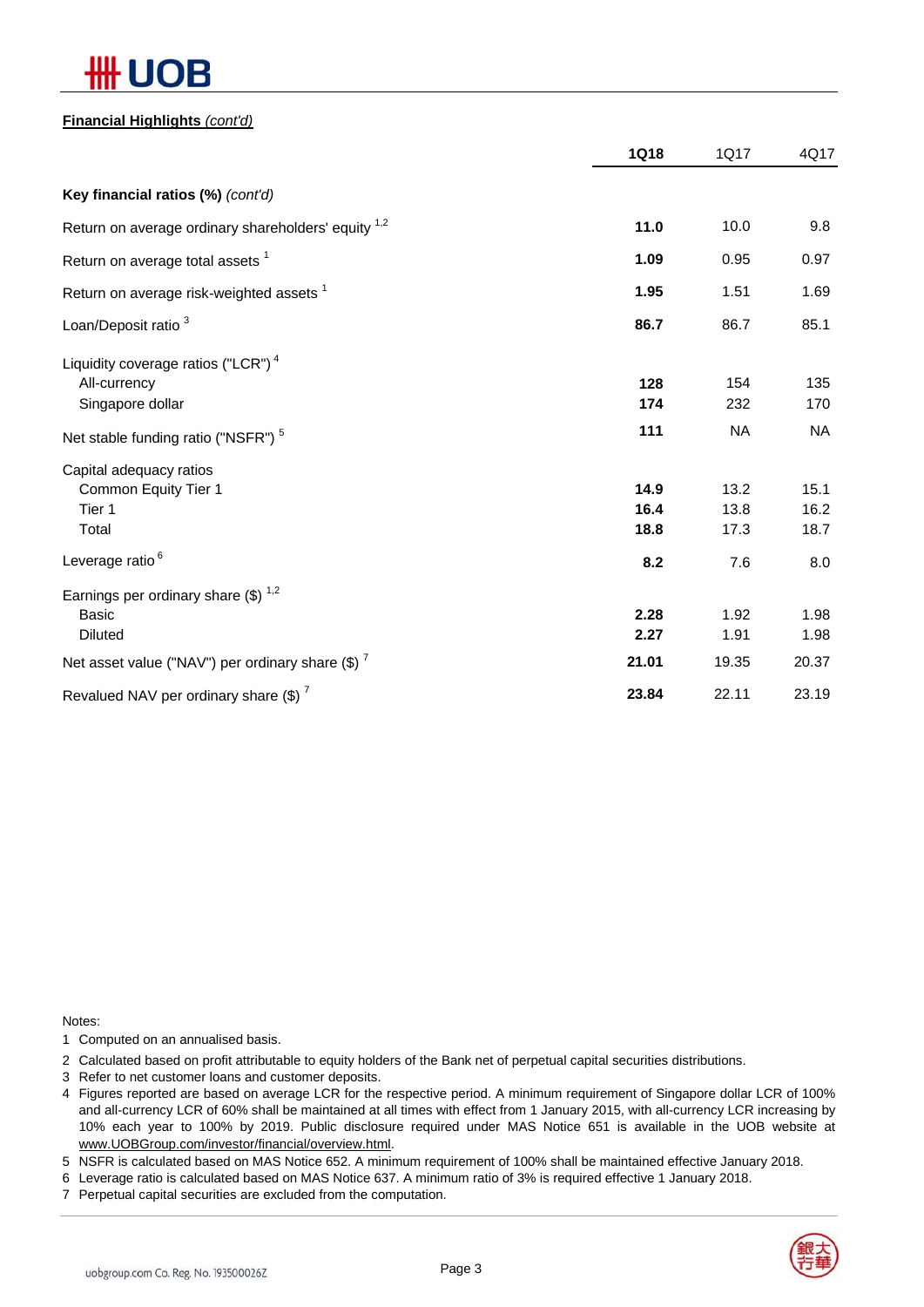### **Performance Review**

### **Changes in Accounting Policies**

The Group adopted the following changes with effect from 1 January 2018:

(i) New financial reporting framework

Singapore listed companies are required to apply a new reporting framework - Singapore Financial Reporting Standards (International) ("SFRS(I)") that is equivalent to the International Financial Reporting Standards ("IFRS") with effect from 1 January 2018. Accordingly, the financial statements have been prepared based on the new reporting framework. SFRS(I) 1 First-time Adoption of Singapore Financial Reporting Standards (International) was applied with no impact on the financial statements.

#### (ii) SFRS(I) and SFRS(I) Interpretations

SFRS(I) and SFRS(I) Interpretations effective from 1 January 2018 have been applied. The following represents a change from the requirements previously applied under Singapore Financial Reporting Standards ("FRS").

- SFRS(I) 9 Financial Instruments
- SFRS(I) 15 Revenue from Contracts with Customers
- SFRS(I) INT 22 Foreign Currency Transactions and Advance Consideration
- Amendments to FRS incorporated within SFRS(I):
	- Amendments to FRS 40: Transfers of Investment Property
	- Amendments to FRS 102: Classification and Measurement of Share-based Payment Transactions
	- Amendments to FRS 104: Applying FRS 109 Financial Instruments with FRS 104 Insurance Contracts

#### (iii) Revised Monetary Authority of Singapore ("MAS") Notice 612 Credit Files, Grading and Provisioning

The revised Notice requires Singapore-incorporated Domestic Systemically Important Banks to maintain a minimum level of regulatory loss allowance equivalent to 1% of the gross carrying amount of the selected credit exposures net of collaterals. Where the loss allowance provided for under SFRS(I) 9 for the selected credit exposures falls below the minimum regulatory requirement, an additional loss allowance in  $a$  non-distributable regulatory loss allowance reserve through an appropriation of retained earnings is required.

The adoption of the above changes did not have a significant impact on the Group's financial statements on transition date. The impact of applying SFRS(I) 9 resulted an increase in retained earnings of \$0.2 billion (pre-tax) and a decrease in the fair value reserves of \$0.2 billion arising from reclassification and remeasurement of certain financial assets and financial liabilities. No additional loss allowance was required by MAS Notice 612 on transition date.

Other than the above changes, the accounting policies and computation methods adopted in the financial statements for the first quarter ended 31 March 2018 are the same as those applied in the audited financial statements for the financial year ended 31 December 2017.

### **1Q18 versus 1Q17**

The Group achieved record net earnings of \$978 million, up 21% from a year ago. Total income reached \$2.23 billion, led by strong growth in both net interest income and net fee and commission income. Total expected credit loss ("ECL") decreased substantially due to a benign credit environment and reduced residual risks from the oil and gas and shipping sectors.

A higher net interest margin coupled with healthy loan growth of 5% lifted the net interest income to a new high of \$1.47 billion, up 13% from a year ago. Loan growth was broad-based across most territories and industries on the back of the improved operating environment over the year before. Net interest margin increased 11 basis points to 1.84%, mainly attributable to higher loan margin and interbank yields amid a rising interest rate environment and the Group's proactive balance sheet management.

Net fee and commission income registered strong growth of 18% to \$517 million. Strong momentum in wealth management and fund management continued to support the uplift in fee income. Loan-related fee income increased 24% while credit card fees rose 11% year on year. Other non-interest income decreased 22% to \$244 million mainly from lower net trading income due to fair value changes on hedges of structural positions.

All business segments delivered good performance year on year. Group Retail reported income growth of 6% to \$963 million mainly from wealth management and fee based products. Group Wholesale Banking income grew 4% to \$928 million supported by higher cash management, trade and investment banking activities. Global Markets also reported double digit income growth of 20% to \$142 million, largely driven by favourable foreign exchange movements.

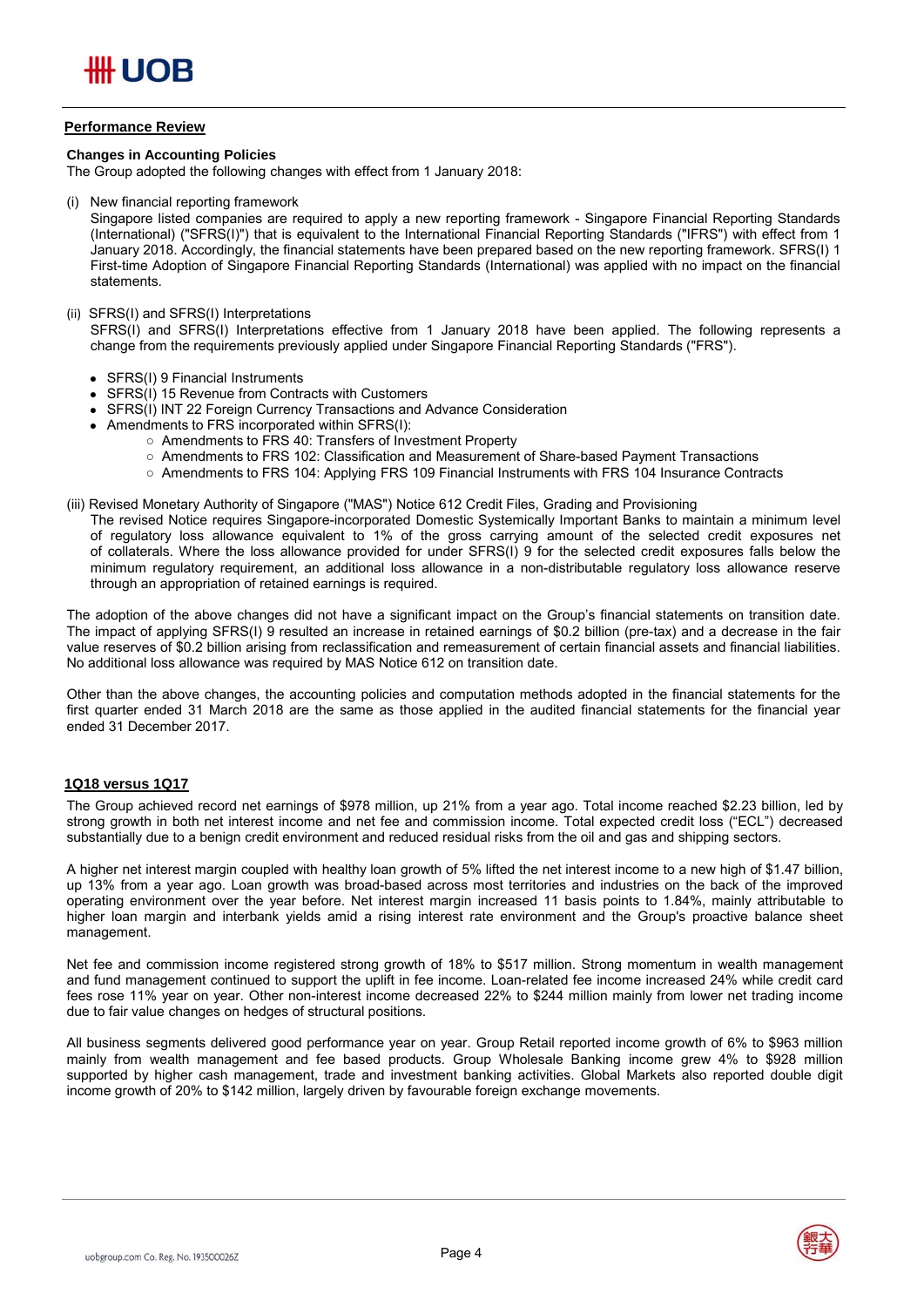### **Performance Review** *(cont'd)*

### **1Q18 versus 1Q17** *(cont'd)*

Total expenses increased 11% over the same quarter last year, due to higher performance-related staff costs and IT-related expenses, as the Group continued to invest in talent, technology and infrastructure to enhance its connectivity, digitalisation, product capabilities and services. The expense-to-income ratio increased one percentage point year on year to 44.2%.

Total ECL and other allowances more than halved to \$80 million, due to a benign credit environment and reduced residual risks from the oil and gas and shipping sectors. Specifically, credit costs on non-performing loans ("NPL") reduced substantially from 49 basis points to 12 basis points.

### **1Q18 versus 4Q17**

The Group reported net earnings of \$978 million in 1Q18, 14% higher than the previous quarter. The increase was led by healthy growth in net interest income and net fee and commission income, coupled with lower ECL allowance and operating expenses.

Net interest income increased to \$1.47 billion, from continued loan growth and a net interest margin increase of three basis points to 1.84%.

Net fee and commission income increased 2% quarter on quarter to \$517 million, led by higher wealth, fund management and loan-related fees. This was offset by lower net trading income and resulted in the slight decrease in total non-interest income to \$761 million.

Total expenses reduced 4% from the previous quarter to \$987 million due to higher year-end seasonal revenue-related and professional fee expenses in 4Q17. As a result, the expense-to-income ratio improved from 46.0% to 44.2% over the quarter.

Total ECL and other allowances were lower at \$80 million mainly due to a benign credit environment and reduced lingering risks from the oil and gas and shipping sectors.

### **Balance sheet and capital position**

The Group continues to maintain a strong funding position with a healthy loan-to-deposit ratio of 86.7%. Customer deposits grew in tandem with loan growth to \$274 billion as at 31 March 2018.

Total ECL allowances as at 31 March 2018 decreased 5% year on year to \$3.91 billion. The quarter-on-quarter decrease of 2% was due to lower ECL allowance on NPL. The NPL ratio declined to 1.7% as at 31 March 2018, while the coverage for non-performing assets remained adequate at 91%, or 190% after taking collateral into account.

The net stable funding ratio was 111% as at 31 March 2018, above the minimum requirement of 100%.

The average Singapore dollar and all-currency liquidity coverage ratios during 1Q18 were 174% and 128% respectively, well above the corresponding regulatory requirements of 100% and 90%.

Shareholders' equity increased 12% from a year ago to \$37.9 billion from higher retained earnings and the issuance of US\$650 million perpetual capital securities. Compared with the previous quarter, shareholders' equity increased 3% due to higher retained earnings.

As at 31 March 2018, the Group's Common Equity Tier 1 stood at 14.9% from an increase in retained earnings for the quarter. The Group's leverage ratio of 8.2% was more than double the regulatory minimum requirement of 3%.



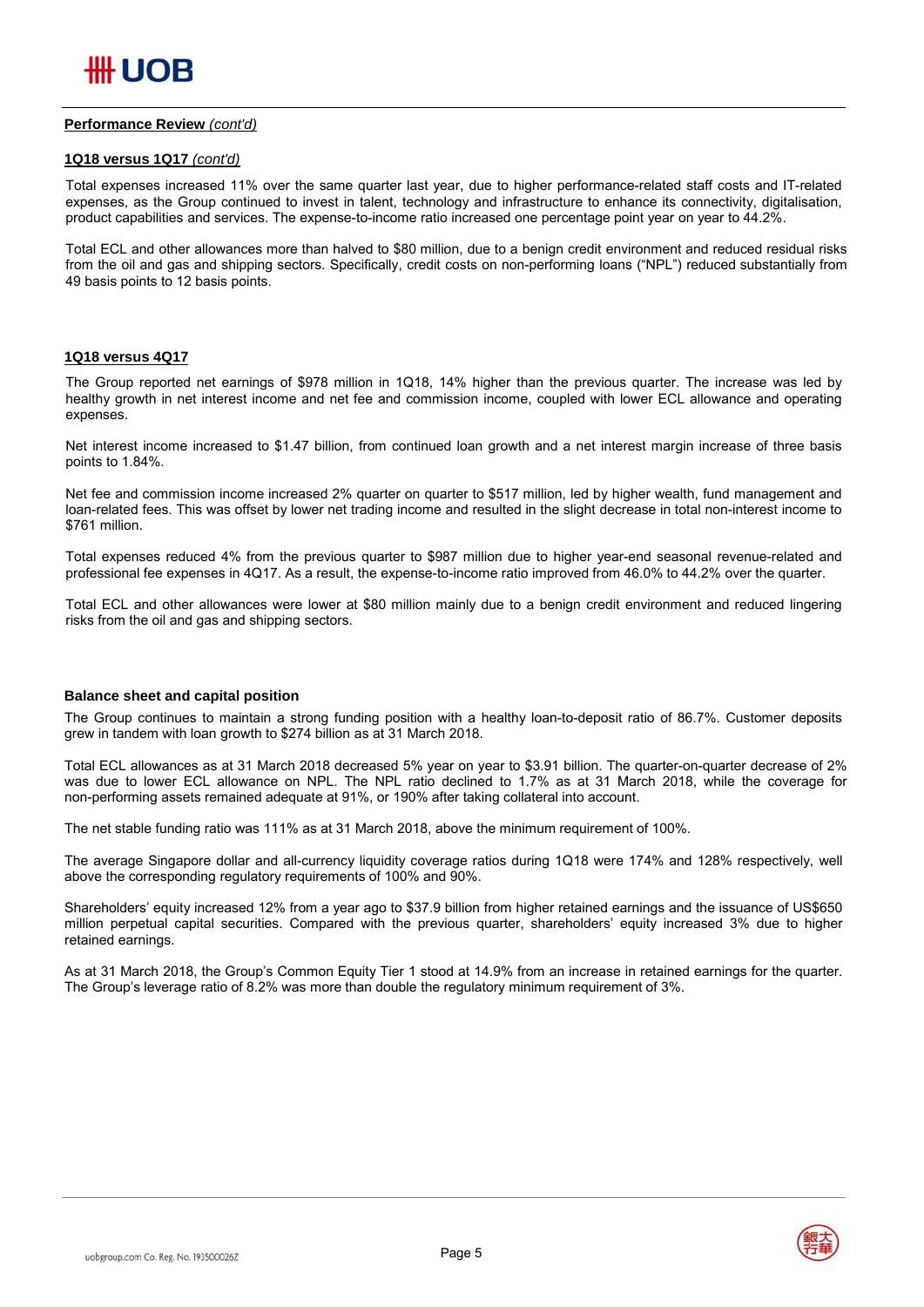## **## UOB**

### **Net Interest Income**

### **Net interest margin**

|                              | <b>1Q18</b> |                 |               | 1Q17    |          | 4Q17    |         |          |         |
|------------------------------|-------------|-----------------|---------------|---------|----------|---------|---------|----------|---------|
|                              | Average     |                 | Average       | Average |          | Average | Average |          | Average |
|                              | balance     | <b>Interest</b> | rate          | balance | Interest | rate    | balance | Interest | rate    |
|                              | \$m         | \$m             | $\frac{0}{0}$ | \$m     | \$m      | %       | \$m\$   | \$m      | %       |
| Interest bearing assets      |             |                 |               |         |          |         |         |          |         |
| <b>Customer loans</b>        | 234,379     | 1,970           | 3.41          | 225,282 | 1,803    | 3.25    | 231.490 | 1,934    | 3.31    |
| Interbank balances           | 64,455      | 311             | 1.96          | 51,390  | 193      | 1.52    | 63,480  | 291      | 1.82    |
| Securities                   | 25,807      | 173             | 2.72          | 29,165  | 149      | 2.07    | 25,045  | 161      | 2.55    |
| Total                        | 324,640     | 2,454           | 3.07          | 305,836 | 2,144    | 2.84    | 320,015 | 2,386    | 2.96    |
| Interest bearing liabilities |             |                 |               |         |          |         |         |          |         |
| Customer deposits            | 273,743     | 828             | 1.23          | 259,030 | 712      | 1.11    | 269,724 | 792      | 1.17    |
| Interbank balances/others    | 37,049      | 156             | 1.71          | 37,738  | 129      | 1.39    | 36,711  | 133      | 1.44    |
| Total                        | 310,792     | 984             | 1.28          | 296,768 | 841      | 1.15    | 306,435 | 926      | 1.20    |
| Net interest margin          |             |                 | 1.84          |         |          | 1.73    |         |          | 1.81    |

### **Volume and rate analysis**

|                           | 1Q18 vs 1Q17<br>1Q18 vs 4Q17 |        |            |        |                              |            |
|---------------------------|------------------------------|--------|------------|--------|------------------------------|------------|
|                           | Volume                       | Rate   | <b>Net</b> | Volume | Rate                         | <b>Net</b> |
|                           | change                       | change | change     | change | change                       | change     |
|                           | \$m                          | \$m    | \$m        | \$m    | \$m                          | \$m        |
| Interest income           |                              |        |            |        |                              |            |
| Customer Ioans            | 73                           | 95     | 167        | 24     | 56                           | 80         |
| Interbank balances        | 49                           | 69     | 118        | 4      | 22                           | 26         |
| <b>Securities</b>         | (17)                         | 42     | 24         | 5      | 11                           | 16         |
| Total                     | 105                          | 205    | 310        | 34     | 89                           | 123        |
| Interest expense          |                              |        |            |        |                              |            |
| Customer deposits         | 40                           | 76     | 116        | 12     | 42                           | 54         |
| Interbank balances/others | (2)                          | 29     | 27         |        | 25                           | 26         |
| Total                     | 38                           | 105    | 143        | 13     | 67                           | 80         |
| Change in number of days  |                              |        |            |        | $\qquad \qquad \blacksquare$ | (32)       |
| Net interest income       | 67                           | 100    | 167        | 20     | 22                           | 10         |

Net interest income rose to a new high of \$1.47 billion, up 13% from a year ago on the back of higher net interest margin coupled with healthy loan growth of 5%. Net interest margin increased 11 basis points to 1.84%, mainly attributable to higher loan margin and interbank yields amid a rising interest rate environment and the Group's proactive balance sheet management.

Quarter-on-quarter, net interest income increased 1%, led by continued loan growth and a net interest margin increase of three basis points to 1.84%.

#### Note:

1 Net interest margin represents annualised net interest income as a percentage of total interest bearing assets.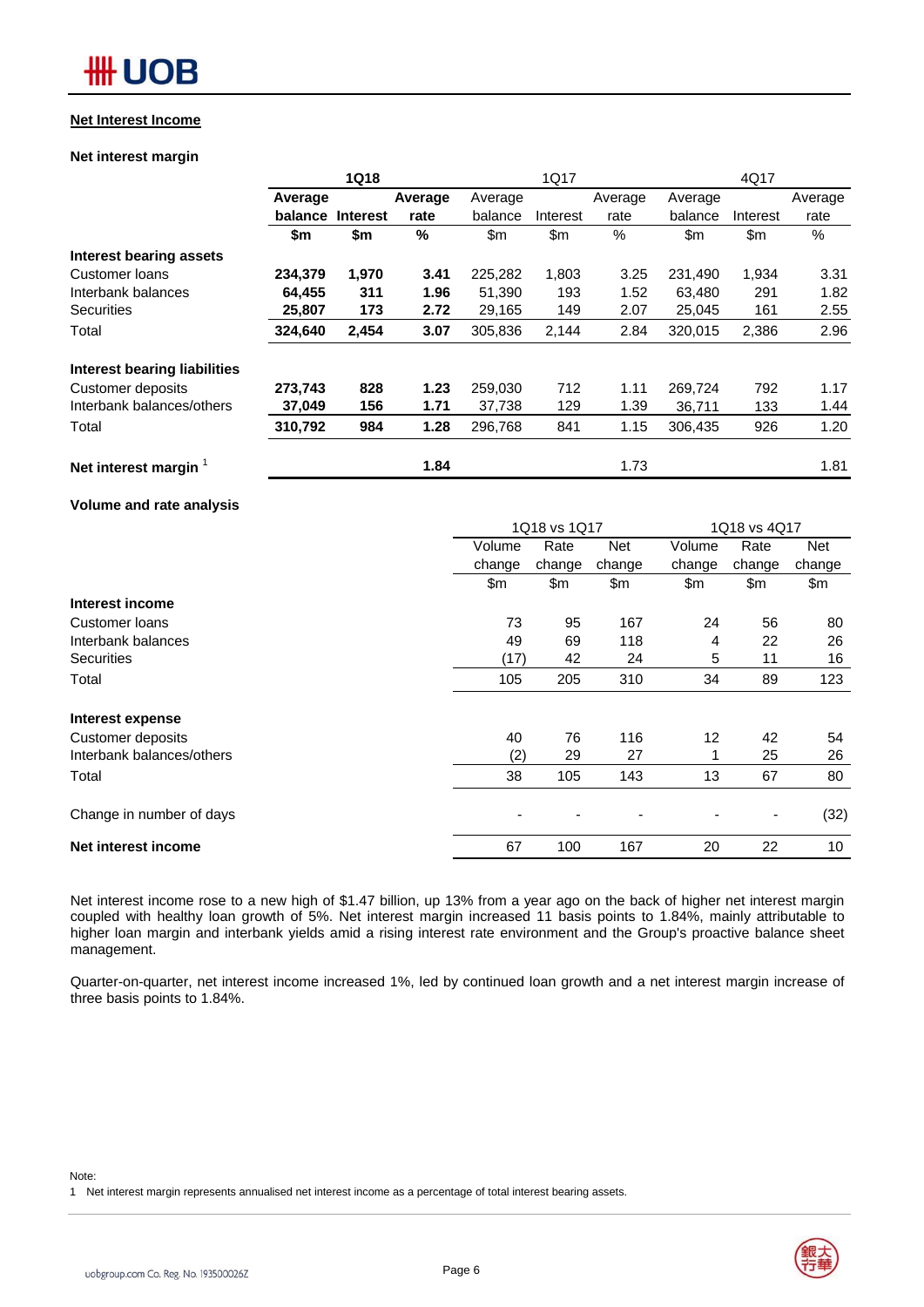## OB

### **Non-Interest Income**

|                                               | <b>1Q18</b> | 1Q17  | $+$ /(-) | 4Q17  | $+/(-)$ |
|-----------------------------------------------|-------------|-------|----------|-------|---------|
|                                               | \$m         | \$m\$ | $\%$     | \$m\$ | %       |
| Net fee and commission income                 |             |       |          |       |         |
| Credit card <sup>1</sup>                      | 99          | 90    | 11       | 111   | (11)    |
| Fund management                               | 68          | 54    | 27       | 67    | 2       |
| Wealth management                             | 165         | 126   | 30       | 142   | 16      |
| Loan-related <sup>2</sup>                     | 141         | 114   | 24       | 133   | 6       |
| Service charges                               | 36          | 37    | (0)      | 41    | (11)    |
| Trade-related <sup>3</sup>                    | 72          | 66    | 9        | 72    | 0       |
| Others                                        | 20          | 23    | (12)     | 18    | 10      |
|                                               | 602         | 508   | 18       | 585   | 3       |
| Less: Fee and commission expenses 4           | (84)        | (70)  | (21)     | (76)  | (12)    |
|                                               | 517         | 439   | 18       | 509   | 2       |
| Other non-interest income                     |             |       |          |       |         |
| Net trading income                            | 175         | 261   | (33)     | 186   | (6)     |
| Net gain/(loss) from investment<br>securities | 12          | (19)  | >100     | 12    | (3)     |
| Dividend income                               | 1           | 1     | 53       |       | 10      |
| Rental income                                 | 30          | 30    | 0        | 30    | 1       |
| Other income                                  | 25          | 37    | (32)     | 32    | (21)    |
|                                               | 244         | 311   | (22)     | 262   | (7)     |
| Total                                         | 761         | 749   | 1        | 771   | (1)     |

Net fee and commission income registered strong growth of 18% to \$517 million. Strong momentum in wealth management and fund management continued to support the uplift in fee income. Loan-related fee income increased 24% while credit card fees rose 11% year on year. Other non-interest income decreased 22% to \$244 million mainly from lower net trading income due to fair value changes on hedges of structural positions.

Quarter-on-quarter, net fee and commission income increased 2% to \$517 million, led by higher wealth, fund management and loan-related fees. This was offset by lower net trading income and resulted in the slight decrease in total non-interest income to \$761 million.

Notes:

- 1 Credit card fees are net of interchange fees paid.
- 2 Loan-related fees include fees earned from corporate finance activities.
- 3 Trade-related fees include trade, remittance and guarantees related fees.
- 4 Fee and commission expenses that were directly attributable to the fee and commission income. Prior period comparatives have been restated to conform with current period's presentation.

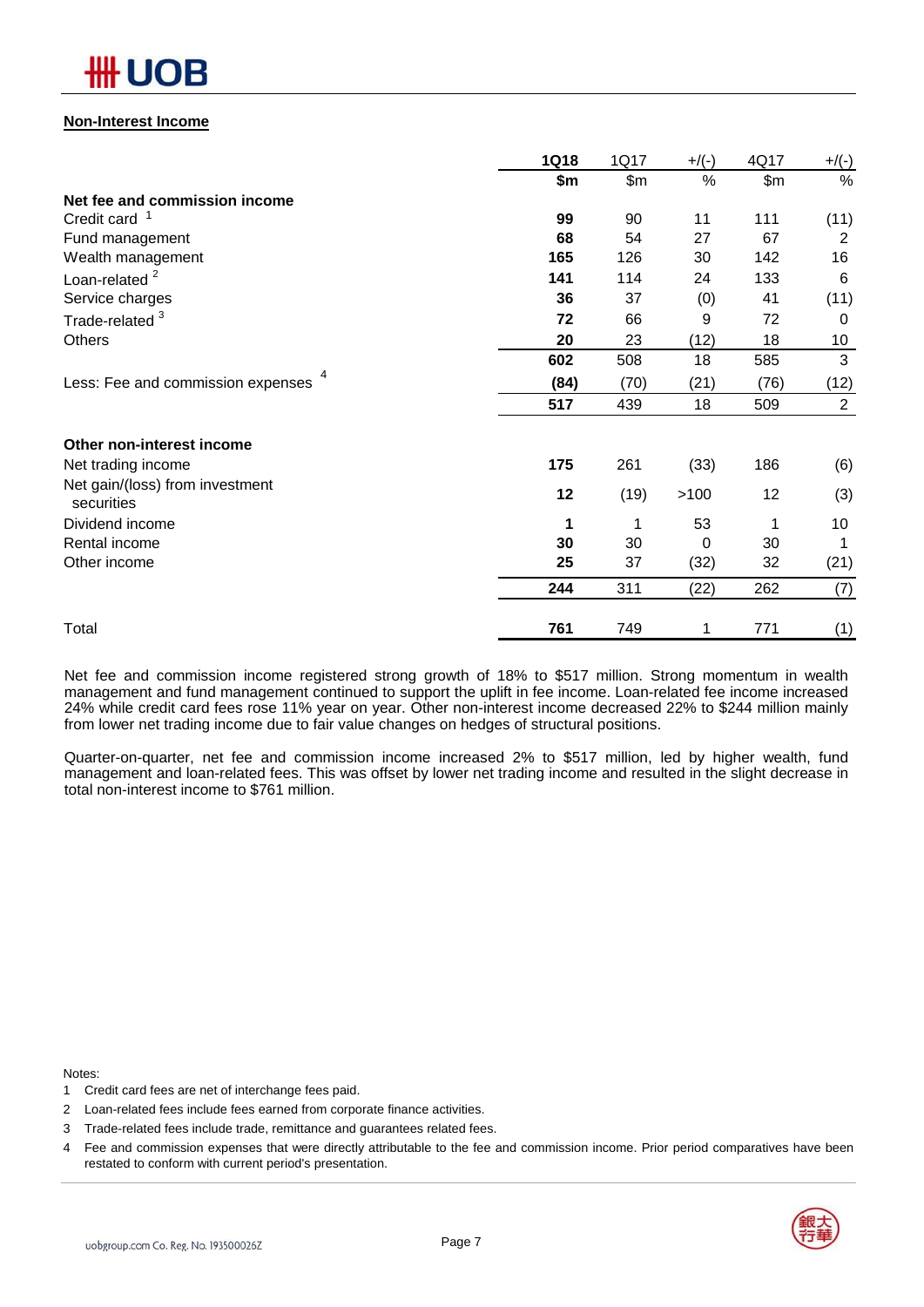

### **Operating Expenses**

|                              | <b>1Q18</b> | 1Q17   | $+$ /(-) | 4Q17   | $+/(-)$ |
|------------------------------|-------------|--------|----------|--------|---------|
|                              | \$m         | \$m\$  | %        | \$m\$  | %       |
| <b>Staff costs</b>           | 606         | 526    | 15       | 608    | (0)     |
| Other operating expenses     |             |        |          |        |         |
| Revenue-related <sup>1</sup> | 144         | 144    | (0)      | 170    | (15)    |
| Occupancy-related            | 80          | 87     | (8)      | 86     | (7)     |
| IT-related                   | 103         | 78     | 31       | 98     | 5       |
| Others                       | 55          | 52     | 7        | 65     | (15)    |
|                              | 381         | 360    | 6        | 419    | (9)     |
| Total                        | 987         | 887    | 11       | 1,027  | (4)     |
| Of which,                    |             |        |          |        |         |
| Depreciation of assets       | 64          | 66     | (3)      | 70     | (9)     |
| Manpower (number)            | 25,288      | 25,033 | 255      | 25,137 | 151     |

Total expenses increased 11% from a year ago to \$987 million due to higher performance-related staff costs and ITrelated expenses, as the Group continued to invest in talent, technology and infrastructure to enhance its connectivity, digitalisation, product capabilities and services. Consequently, the expense-to-income ratio increased from 43.2% to 44.2%.

Quarter-on-quarter, total expenses reduced 4% to \$987 million due to higher year-end seasonal revenue-related and professional fee expenses in 4Q17. As a result, the expense-to-income ratio improved from 46.0% to 44.2%.

Note:

<sup>1</sup> Expenses directly attributable to the fee and commission income are presented net of fee and commission income. Prior period comparatives have been restated to conform with current period's presentation.

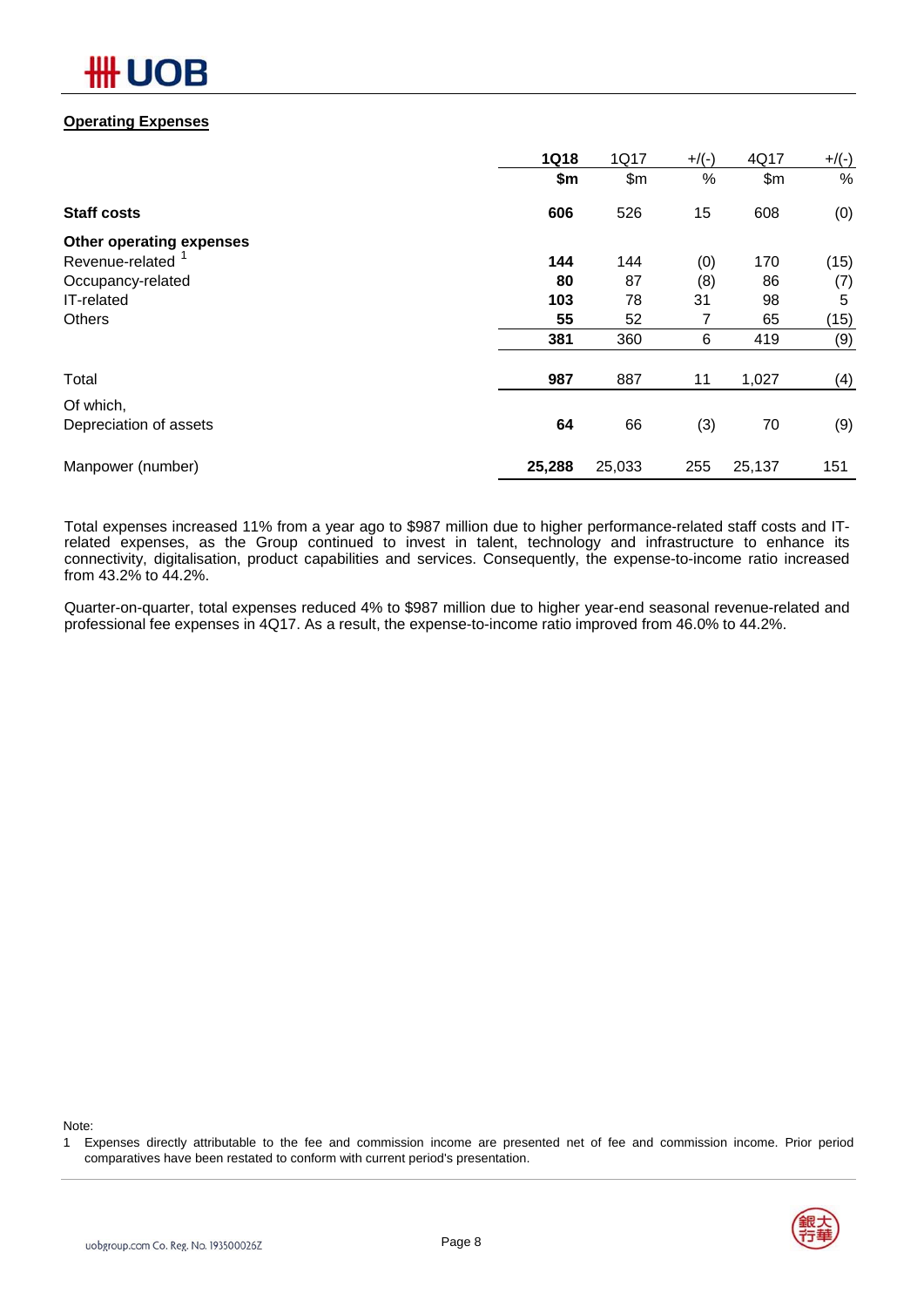

### **Allowance for expected credit and other losses**

|                                                                        | <b>1Q18</b> | 1Q17           | $+$ /(-) | 4Q17  | $+/(-)$ |
|------------------------------------------------------------------------|-------------|----------------|----------|-------|---------|
|                                                                        | \$m         | \$m            | $\%$     | \$m\$ | $\%$    |
| Stage 1 and Stage 2 ECL / General allowance                            | (9)         | (93)           | 91       | (641) | 99      |
| Stage 3 ECL / Specific allowance on loans 1                            | 71          | 277            | (74)     | 744   | (90)    |
| Singapore                                                              | 7           | 178            | (96)     | 359   | (98)    |
| Malaysia                                                               | 1           | 61             | (98)     | 81    | (99)    |
| Thailand                                                               | 36          | 21             | 75       | 50    | (28)    |
| Indonesia                                                              | 32          | 18             | 75       | 204   | (84)    |
| Greater China <sup>2</sup>                                             | 1           | 0              | >100     |       | 49      |
| <b>Others</b>                                                          | (6)         | (0)            | (>100)   | 50    | (>100)  |
| Stage 3 ECL / Specific allowance on securities<br>and other allowances | 17          | $\overline{2}$ | >100     | 37    | (54)    |
| Total                                                                  | 80          | 186            | (57)     | 140   | (43)    |

Total ECL and other allowances more than halved to \$80 million, due to a benign credit environment and reduced residual risks from the oil and gas and shipping sectors. Compared to a year ago, credit costs on NPL reduced substantially from 49 basis points to 12 basis points.

Quarter-on-quarter, total ECL and other allowances were 43% lower at \$80 million mainly due to a benign credit environment and reduced lingering risks from the oil and gas and shipping sectors.

Notes:

- 1 Stage 3 ECL / Specific allowance on loans by geography are classified according to where credit risks reside, largely represented by the borrower's country of incorporation/operation (for non-individuals) and residence (for individuals).
- 2 Comprise China, Hong Kong and Taiwan.

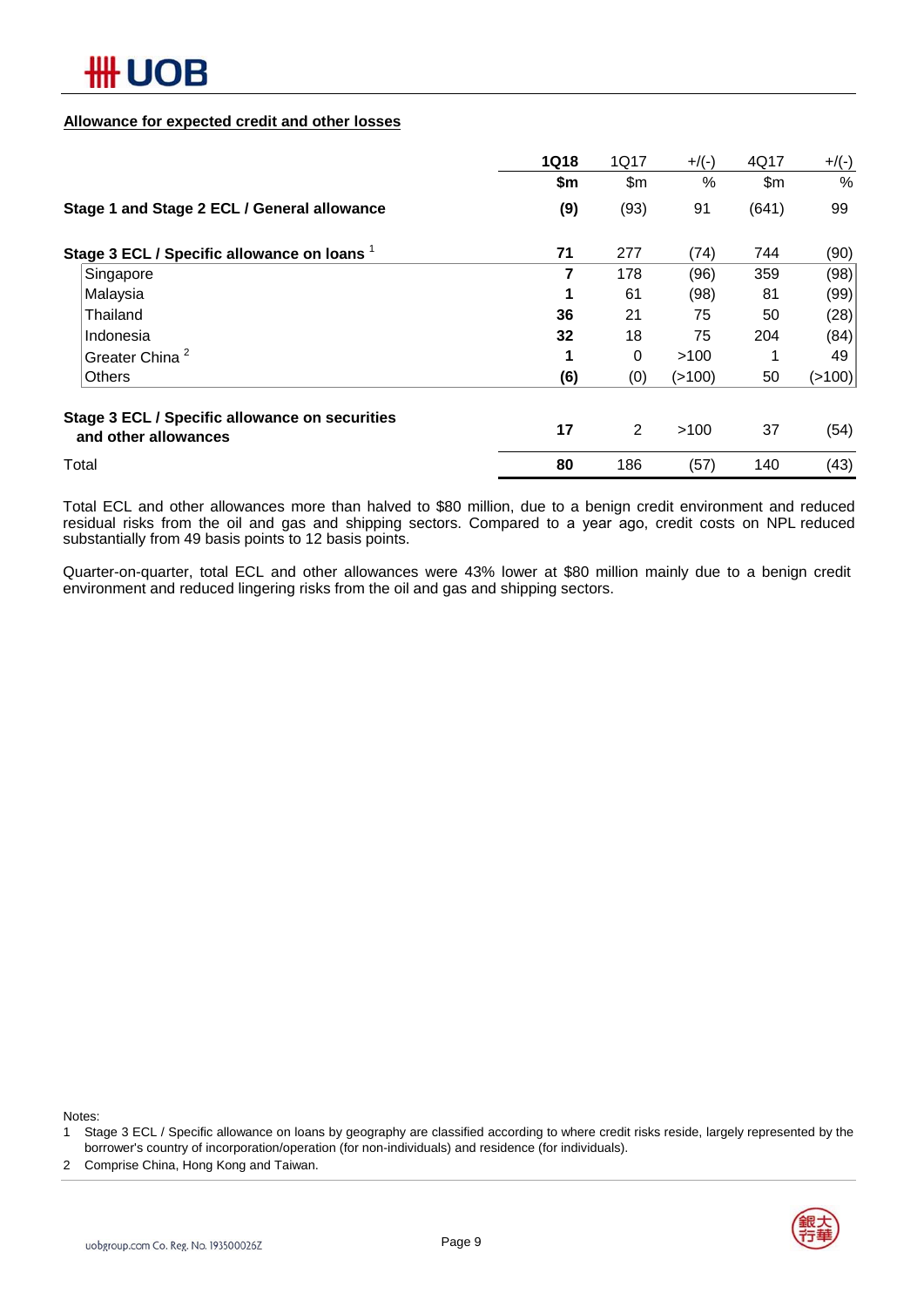# )R

### **Customer Loans**

|                                                          | Mar-18  | Dec-17  | Mar-17  |
|----------------------------------------------------------|---------|---------|---------|
|                                                          | \$m     | \$m\$   | \$m\$   |
| Gross customer loans                                     | 240,788 | 236,028 | 229,120 |
| Less: Stage 1 and Stage 2 ECL / General allowance        | 1,570   | 1,961   | 2,604   |
| Stage 3 ECL / Specific allowance                         | 1,771   | 1,855   | 1,409   |
| Net customer loans                                       | 237,447 | 232,212 | 225,107 |
| <b>By industry</b>                                       |         |         |         |
| Transport, storage and communication                     | 9,235   | 9,388   | 9,698   |
| Building and construction                                | 54,883  | 53,646  | 52,795  |
| Manufacturing                                            | 19,993  | 18,615  | 17,018  |
| Financial institutions, investment and holding companies | 19,303  | 19,090  | 16,726  |
| General commerce                                         | 31,307  | 30,664  | 30,972  |
| Professionals and private individuals                    | 28,360  | 28,182  | 26,815  |
| Housing loans                                            | 66,545  | 65,569  | 62,038  |
| Others                                                   | 11,160  | 10,874  | 13,057  |
| Total (gross)                                            | 240,788 | 236,028 | 229,120 |
| <b>By currency</b>                                       |         |         |         |
| Singapore dollar                                         | 115,514 | 115,750 | 113,098 |
| US dollar                                                | 46,402  | 44,507  | 46,885  |
| Malaysian ringgit                                        | 24,976  | 24,000  | 22,673  |
| Thai baht                                                | 14,473  | 14,006  | 12,758  |
| Indonesian rupiah                                        | 4,769   | 4,853   | 5,305   |
| Others                                                   | 34,653  | 32,912  | 28,401  |
| Total (gross)                                            | 240,788 | 236,028 | 229,120 |
| By maturity $1$                                          |         |         |         |
| Within 1 year                                            | 95,022  | 92,969  | 85,807  |
| Over 1 year but within 3 years                           | 43,828  | 42,828  | 42,398  |
| Over 3 years but within 5 years                          | 25,673  | 24,851  | 27,554  |
| Over 5 years                                             | 76,265  | 75,379  | 73,361  |
| Total (gross)                                            | 240,788 | 236,028 | 229,120 |
| By geography $2$                                         |         |         |         |
| Singapore                                                | 128,559 | 127,602 | 125,081 |
| Malaysia                                                 | 28,771  | 26,948  | 25,584  |
| Thailand                                                 | 15,646  | 14,977  | 13,681  |
| Indonesia                                                | 10,489  | 10,718  | 11,415  |
| <b>Greater China</b>                                     | 33,821  | 32,301  | 29,889  |
| Others                                                   | 23,502  | 23,482  | 23,470  |
| Total (gross)                                            | 240,788 | 236,028 | 229,120 |

As at 31 March 2018, gross loans stood at \$241 billion, an increase of 5% year on year and 2% quarter on quarter, driven by broad-based increase across most territories and industries on the back of the improved operating environment over the year before.

Singapore loans rose 3% to \$129 billion as at 31 March 2018, while regional countries registered strong loan growth of 10% from a year ago.

Notes:

1 Certain comparative figures have been restated to conform with current period's presentation.

2 Loans by geography are classified according to where credit risks reside, largely represented by the borrower's country of incorporation/operation (for non-individuals) and residence (for individuals).

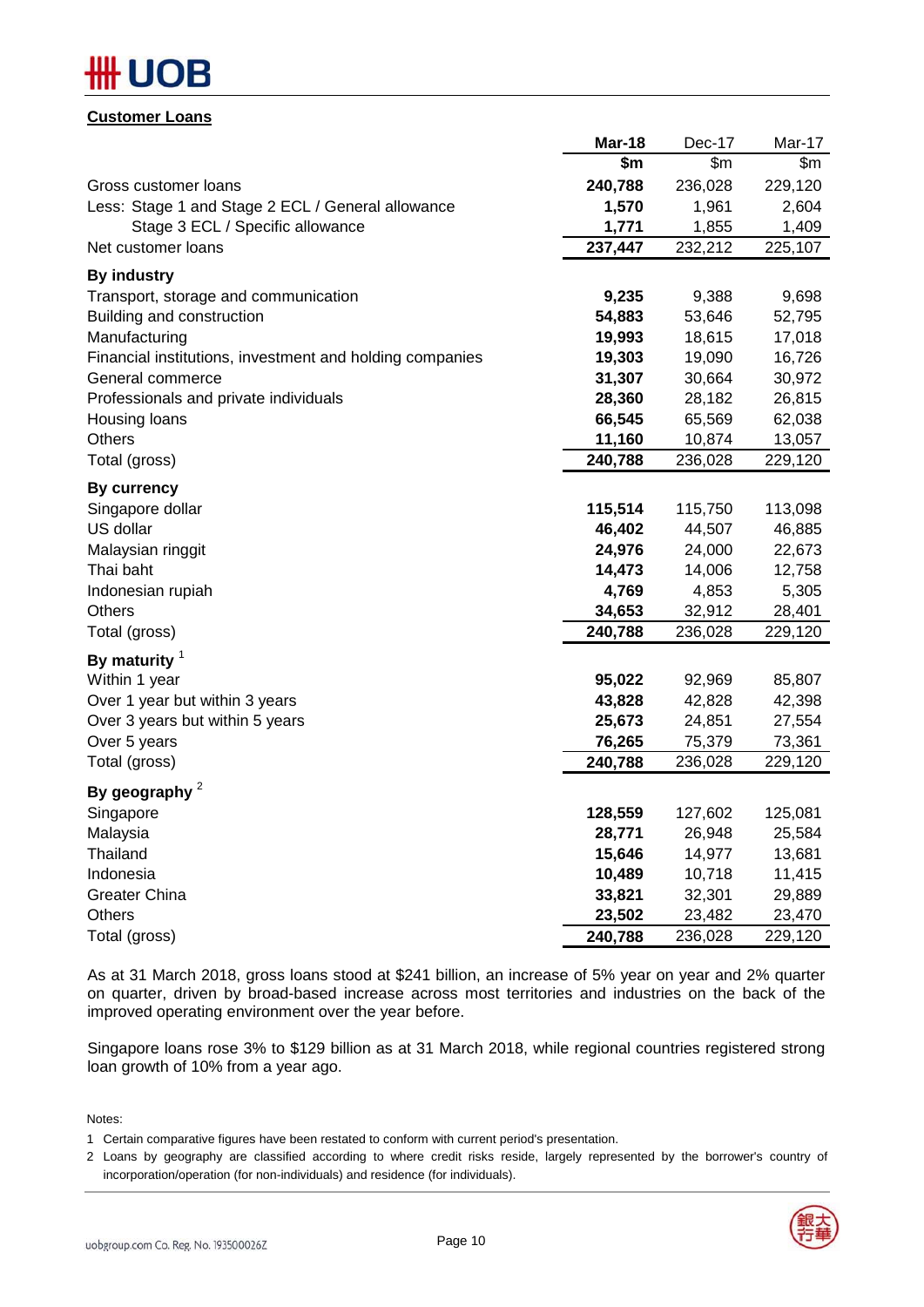# **HH UOB**

## **Non-Performing Assets**

|                                                |            | Mar-18     |            | Dec-17     |            | Mar-17     |
|------------------------------------------------|------------|------------|------------|------------|------------|------------|
|                                                |            | \$m        |            | \$m\$      |            | \$m        |
| Loans ("NPL")                                  |            | 4,138      |            | 4,211      |            | 3,399      |
| Debt securities and others                     |            | 185        |            | 178        |            | 144        |
| Non-performing assets ("NPA")                  |            | 4,323      |            | 4,389      |            | 3,543      |
| By grading                                     |            |            |            |            |            |            |
| Substandard                                    |            | 2,402      |            | 2,411      |            | 2,031      |
| Doubtful                                       |            | 386        |            | 128        |            | 318        |
| Loss                                           |            | 1,535      |            | 1,850      |            | 1,194      |
| Total                                          |            | 4,323      |            | 4,389      |            | 3,543      |
| <b>By security</b>                             |            |            |            |            |            |            |
| Secured by collateral type:                    |            |            |            |            |            |            |
| Properties                                     |            | 1,837      |            | 1,771      |            | 1,252      |
| Shares and debentures                          |            | 7          |            | 8          |            | 39         |
| <b>Fixed deposits</b>                          |            | 13         |            | 12         |            | 11         |
| Others <sup>1</sup>                            |            | 410        |            | 467        |            | 460        |
|                                                |            | 2,267      |            | 2,258      |            | 1,762      |
| Unsecured                                      |            | 2,056      |            | 2,131      |            | 1,781      |
| Total                                          |            | 4,323      |            | 4,389      |            | 3,543      |
| <b>By ageing</b>                               |            |            |            |            |            |            |
| Current                                        |            | 843<br>456 |            | 936<br>600 |            | 377<br>306 |
| Within 90 days<br>Over 90 to 180 days          |            | 577        |            | 735        |            | 596        |
| Over 180 days                                  |            | 2,447      |            | 2,118      |            | 2,264      |
| Total                                          |            | 4,323      |            | 4,389      |            | 3,543      |
| <b>Total ECL allowance</b>                     |            |            |            |            |            |            |
| Stage 1 and Stage 2 ECL / General allowance    |            | 1,978      |            | 1,976      |            | 2,619      |
| Stage 3 ECL / Specific allowance               |            | 1,935      |            | 2,014      |            | 1,513      |
| Total                                          |            | 3,913      |            | 3,990      |            | 4,132      |
|                                                |            | <b>NPL</b> |            | <b>NPL</b> |            | <b>NPL</b> |
|                                                | <b>NPL</b> | ratio      | <b>NPL</b> | ratio      | <b>NPL</b> | ratio      |
|                                                | \$m        | $\%$       | \$m        | $\%$       | \$m        | $\%$       |
| <b>NPL by industry</b>                         |            |            |            |            |            |            |
| Transport, storage and communication           | 1,105      | 12.0       | 1,209      | 12.9       | 996        | 10.3       |
| Building and construction                      | 435        | 0.8        | 428        | 0.8        | 216        | 0.4        |
| Manufacturing                                  | 564        | 2.8        | 638        | 3.4        | 321        | 1.9        |
| Financial institutions, investment and holding |            |            |            |            |            |            |
| companies                                      |            |            |            |            |            |            |
|                                                | 89         | 0.5        | 92         | 0.5        | 73         | 0.4        |
| General commerce                               | 560        | 1.8        | 485        | 1.6        | 513        | 1.7        |
| Professionals and private individuals          | 289        | 1.0        | 295        | 1.0        | 276        | 1.0        |
| Housing loans                                  | 720        | 1.1        | 677        | 1.0        | 637        | 1.0        |
| Others                                         | 376        | 3.4        | 387        | 3.6        | 367        | 2.8        |
| Total                                          | 4,138      | 1.7        | 4,211      | 1.8        | 3,399      | 1.5        |

Note:

1 Comprise mainly marine vessels.

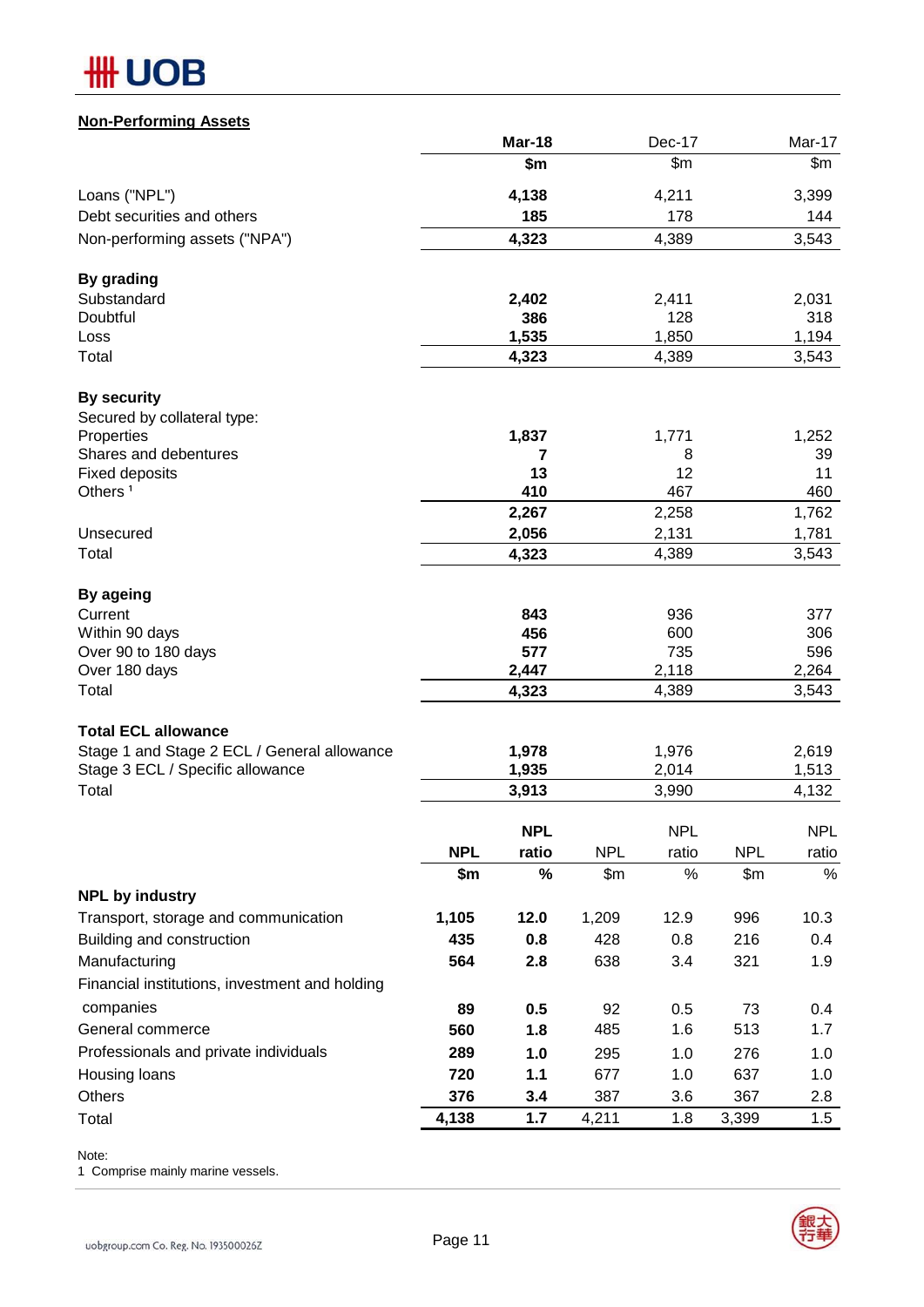

### **Non-Performing Assets** *(cont'd)*

|                      |                |                  | Stage 3 ECL /<br><b>Specific</b> | Stage 3 ECL /<br><b>Specific allowance</b> |
|----------------------|----------------|------------------|----------------------------------|--------------------------------------------|
|                      | <b>NPA/NPL</b> | <b>NPL ratio</b> | allowance                        | as a % of NPA/NPL                          |
| NPL by geography $1$ | \$m            | $\%$             | \$m                              | $\%$                                       |
| Singapore            |                |                  |                                  |                                            |
| Mar-18               | 1,918          | 1.5              | 828                              | 43                                         |
| Dec-17               | 2,058          | 1.6              | 934                              | 45                                         |
| Mar-17               | 1,358          | 1.1              | 605                              | 45                                         |
| Malaysia             |                |                  |                                  |                                            |
| Mar-18               | 603            | 2.1              | 217                              | 36                                         |
| Dec-17               | 585            | 2.2              | 220                              | 38                                         |
| Mar-17               | 487            | 1.9              | 134                              | 28                                         |
| Thailand             |                |                  |                                  |                                            |
| Mar-18               | 485            | 3.1              | 172                              | 36                                         |
| Dec-17               | 439            | 2.9              | 157                              | 36                                         |
| Mar-17               | 370            | 2.7              | 138                              | 37                                         |
| Indonesia            |                |                  |                                  |                                            |
| Mar-18               | 692            | 6.6              | 327                              | 47                                         |
| Dec-17               | 694            | 6.5              | 312                              | 45                                         |
| Mar-17               | 623            | 5.5              | 216                              | 35                                         |
| Greater China        |                |                  |                                  |                                            |
| Mar-18               | 150            | 0.4              | 76                               | 51                                         |
| Dec-17               | 132            | 0.4              | 76                               | 58                                         |
| Mar-17               | 304            | 1.0              | 223                              | 73                                         |
| Others               |                |                  |                                  |                                            |
| Mar-18               | 290            | $1.2$            | 151                              | 52                                         |
| Dec-17               | 303            | 1.3              | 156                              | 52                                         |
| Mar-17               | 257            | 1.1              | 93                               | 36                                         |
| <b>Group NPL</b>     |                |                  |                                  |                                            |
| Mar-18               | 4,138          | $1.7$            | 1,771                            | 43                                         |
| Dec-17               | 4,211          | 1.8              | 1,855                            | 44                                         |
| Mar-17               | 3,399          | 1.5              | 1,409                            | 42                                         |
| <b>Group NPA</b>     |                |                  |                                  |                                            |
| Mar-18               | 4,323          |                  | 1,935                            | 45                                         |
| Dec-17               | 4,389          |                  | 2,014                            | 46                                         |
| Mar-17               | 3,543          |                  | 1,513                            | 43                                         |

|        | <b>Total ECL allowance</b> |                         |  |
|--------|----------------------------|-------------------------|--|
|        | as a % of NPA              | as a % of unsecured NPA |  |
|        | %                          | %                       |  |
| Group  |                            |                         |  |
| Mar-18 | 91                         | 190                     |  |
| Dec-17 | 91                         | 187                     |  |
| Mar-17 | 117                        | 232                     |  |

The Group's NPA increased 22% from a year ago mainly due to the accelerated recognition of residual vulnerable exposures in oil and gas and shipping sectors as NPA in the last quarter of 2017. As compared to the previous quarter, the Group's NPA decreased 2% to \$4.32 billion.

NPL ratio decreased to 1.7% as at 31 March 2018, while the coverage for non-performing assets remained adequate at 91%, or 190% after taking collateral into account.

Note:

operation (for non-individuals) and residence (for individuals). 1 NPL by geography are classified according to where credit risks reside, largely represented by the borrower's country of incorporation/

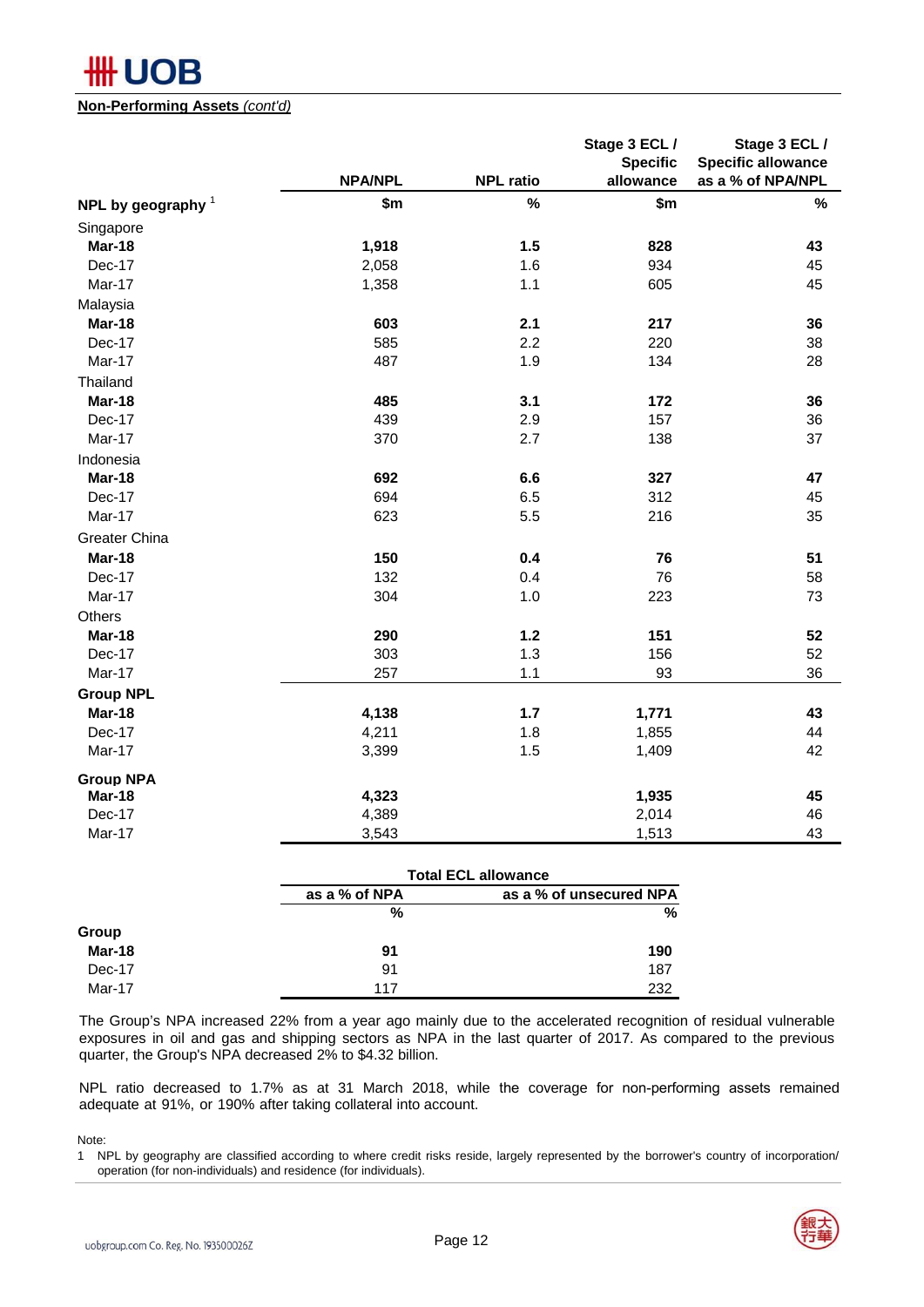## ╫╫ DВ

## **Customer Deposits**

|                                         | <b>Mar-18</b> | Dec-17  | Mar-17  |
|-----------------------------------------|---------------|---------|---------|
|                                         | \$m           | \$m\$   | \$m\$   |
| By product                              |               |         |         |
| <b>Fixed deposits</b>                   | 137,922       | 139,257 | 134,638 |
| Savings deposits                        | 68,475        | 66,404  | 62,684  |
| <b>Current accounts</b>                 | 56,931        | 57,570  | 53,953  |
| <b>Others</b>                           | 10,488        | 9,534   | 8,398   |
| Total                                   | 273,817       | 272,765 | 259,672 |
| By maturity                             |               |         |         |
| Within 1 year                           | 269,423       | 268,233 | 253,504 |
| Over 1 year but within 3 years          | 1,978         | 2,545   | 3,939   |
| Over 3 years but within 5 years         | 1,190         | 1,174   | 1,087   |
| Over 5 years                            | 1,226         | 813     | 1,143   |
| Total                                   | 273,817       | 272,765 | 259,672 |
| By currency                             |               |         |         |
| Singapore dollar                        | 121,690       | 123,806 | 126,542 |
| US dollar                               | 68,387        | 67,739  | 60,750  |
| Malaysian ringgit                       | 27,682        | 26,475  | 25,000  |
| Thai baht                               | 16,654        | 15,317  | 13,497  |
| Indonesian rupiah                       | 4,635         | 5,119   | 5,568   |
| Others                                  | 34,769        | 34,308  | 28,316  |
| Total                                   | 273,817       | 272,765 | 259,672 |
| Group Loan/Deposit ratio (%)            | 86.7          | 85.1    | 86.7    |
| Singapore dollar Loan/Deposit ratio (%) | 94.2          | 92.3    | 87.8    |
| US dollar Loan/Deposit ratio (%)        | 66.2          | 63.9    | 75.7    |

Customer deposits grew in tandem with loan growth by 5% year on year to \$274 billion as at 31 March 2018.

As at 31 March 2018, the Group's loan-to-deposit ratio and Singapore dollar loan-to-deposit ratio remained healthy at 86.7% and 94.2% respectively.

### **Debts Issued**

| Mar-18 | Dec-17 | Mar-17        |
|--------|--------|---------------|
| \$m    | \$m    | $\mathsf{Sm}$ |
|        |        |               |
| 4,735  | 4.827  | 6,540         |
| 11,818 | 13,674 | 13,646        |
| 2,576  | 2,630  | 2,099         |
| 1,590  | 1,801  | 1,653         |
|        |        |               |
| 3,689  | 2,247  | 2,177         |
| 24,409 | 25,178 | 26,115        |
| 13,307 | 14,807 | 14,159        |
| 11,102 | 10,371 | 11,956        |
| 24,409 | 25,178 | 26,115        |
|        |        |               |

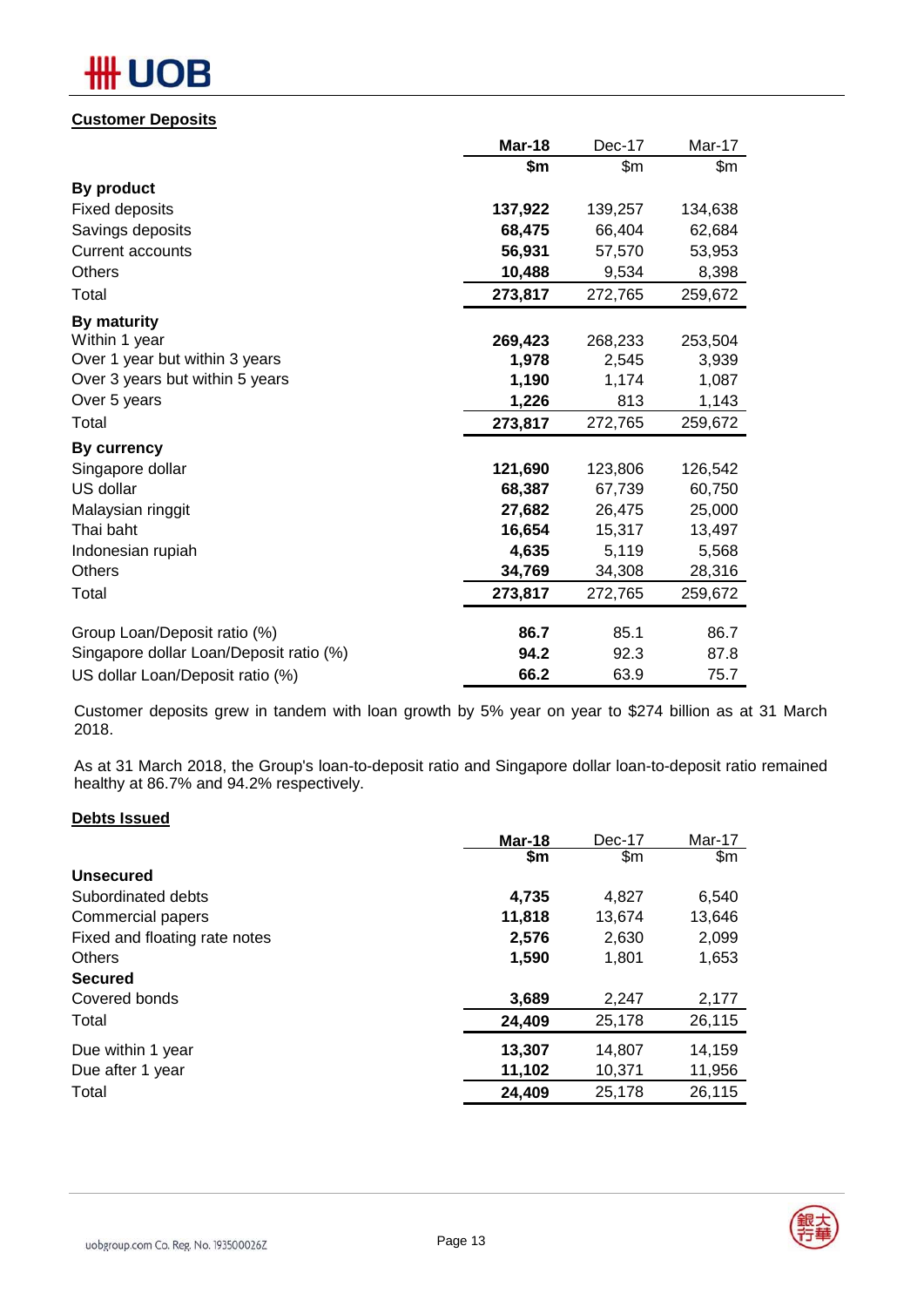

### **Shareholders' Equity**

|                                                    | Mar-18    | Dec-17 | Mar-17 |
|----------------------------------------------------|-----------|--------|--------|
|                                                    | <b>Sm</b> | \$m    | \$m    |
| Shareholders' equity                               | 37.877    | 36,850 | 33.739 |
| Add: Revaluation surplus                           | 4.709     | 4.679  | 4.517  |
| Shareholders' equity including revaluation surplus | 42,586    | 41.529 | 38,256 |

Shareholders' equity rose 12% from a year ago to \$37.9 billion as at 31 March 2018 due to higher retained earnings and the issuance of US\$650 million perpetual capital securities. Compared with the previous quarter, shareholders' equity increased by 3% due to higher retained earnings.

As at 31 March 2018, the revaluation surplus of \$4.71 billion relating to the Group's properties, was not recognised in the financial statements.

### **Changes in Issued Shares of the Bank**

| <b>Number of shares</b> |           |  |
|-------------------------|-----------|--|
| <b>1Q18</b>             | 1Q17      |  |
| '000                    | '000      |  |
|                         |           |  |
| 1,671,534               | 1,646,966 |  |
|                         |           |  |
| (8, 879)                | (11, 274) |  |
| (1, 377)                |           |  |
|                         |           |  |
| 79                      | 79        |  |
| (10, 177)               | (11, 195) |  |
| 1,661,357               | 1,635,771 |  |
|                         |           |  |

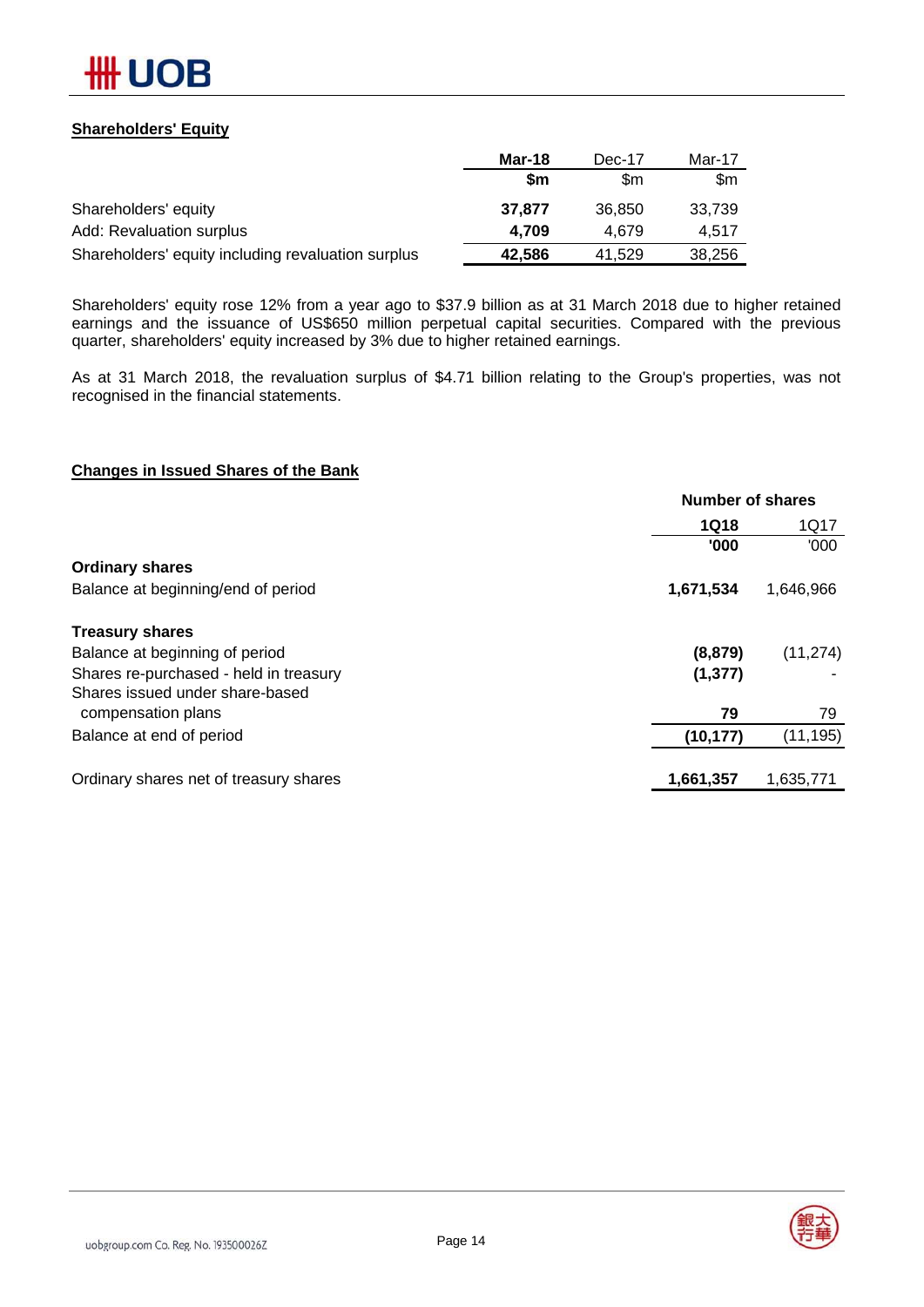### **Performance by Business Segment**

Business segment performance reporting is prepared based on the Group's internal organisation structure and the methodologies adopted in our management reporting framework. Our business segments' results include all applicable revenue, expenses, internal fund transfer price and cost allocations associated with the activities of the business. Transactions between business segments are operated on an arm's length basis in a manner similar to third party transactions and they are eliminated on consolidation.

Following the adoption of SFRS(I) 9 with effect from 1Q18, business segment results now include ECL as part of allowance for expected credit and other losses as compared to previous year where general allowances were reported under Others segment.

The Banking Group is organised into three major business segments - Group Retail, Group Wholesale Banking and Global Markets. Others includes non-banking activities and corporate functions.

#### **Group Retail ("GR")**

GR segment covers personal and small enterprise customers.

Customers have access to a diverse range of products and services, including deposits, insurance, card, wealth management, investment, loan and trade financing products which are available across the Group's global branch network.

Compared to a year ago, profit before tax grew 4% to \$466 million. Total income rose 6%, led by continued acceleration in wealth and fee based income. Net interest income increased 2% from loan and deposit volume growth, partially offset by lower loan margin. Expenses were 8% higher at \$453 million mainly from staff-related cost associated with client franchise growth.

Against the previous quarter, profit before tax rose 11%. Total income remained relatively flat while expenses decreased by 8% due to seasonal marketing expenses in previous quarter.

#### **Group Wholesale Banking ("GWB")**

GWB encompasses corporate and institutional client segments which include medium and large enterprises, local corporations, multi-national corporations, financial institutions, government-linked entities, financial sponsors and property funds.

GWB provides customers with a broad range of products and services, including financing, trade services, cash management, capital markets solutions and advisory and treasury products.

Operating profit grew 3% to \$710 million from a year ago. Net interest income rose 4% with higher loan and deposit volumes. Non-interest income increased 4%, driven by higher fees from investment banking, partly offset by lower contribution from treasury products. Expenses were 8% higher, primarily from talent acquisition and revenue-related expenses. Profit before tax rose 62% to \$716 million as credit costs normalised.

Against the previous quarter, operating profit rose 4%, driven by higher fees from investment banking and stronger net interest income from loans growth coupled with margin improvement amid rising interest rate environment. Expenses were 6% lower at \$217 million while credit costs normalised.

#### **Global Markets ("GM")**

GM provides a comprehensive suite of treasury products and services across multi-asset classes which includes foreign exchange, interest rate, credit, commodities, equities and structured investment products to help customers manage market risks and volatility. GM also engages in market making activities and management of funding and liquidity.

Income from products and services offered to customers of Group Retail and Group Wholesale Banking are reflected in the respective client segments.

Compared to a year ago, operating profit rose 24% to \$80 million. Total income registered double digit growth of 20%, driven by favourable foreign exchange movements. Expenses increased to \$63 million mainly from staff and technologyrelated costs.

Profit before tax increased \$33 million as compared to the previous quarter, largely from higher trading and investment income, while expenses were lower by 19%.

#### **Others**

Others includes corporate support functions and decisions not attributable to business segments mentioned above and other activities, which comprises property, insurance and investment management.

Others recorded a loss of \$49 million as compared to net profit of \$58 million last year and \$686 million in the previous quarter, mainly from reversal of general allowance in both periods.





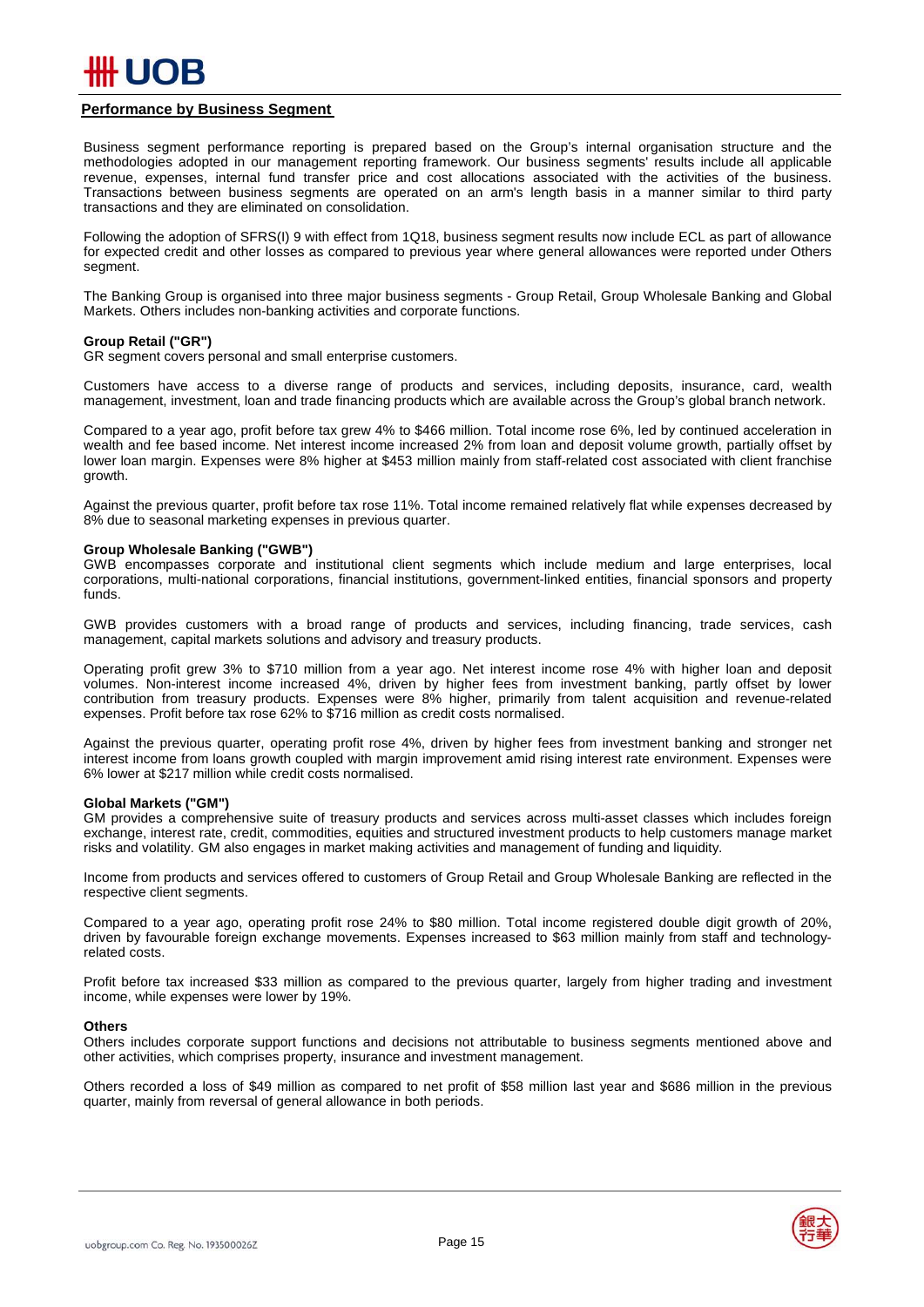

## **Performance by Business Segment** 1,2 *(cont'd)*

| Selected income statement items                  | <b>GR</b>               | <b>GWB</b> | <b>GM</b>                | <b>Others</b> | <b>Total</b> |
|--------------------------------------------------|-------------------------|------------|--------------------------|---------------|--------------|
|                                                  | \$m                     | \$m        | \$m                      | \$m           | \$m          |
| <b>1Q18</b>                                      |                         |            |                          |               |              |
| Net interest income                              | 638                     | 633        | 48                       | 151           | 1,470        |
| Non-interest income                              | 325                     | 294        | 95                       | 47            | 761          |
| Operating income                                 | 963                     | 928        | 142                      | 198           | 2,231        |
| Operating expenses                               | (453)                   | (217)      | (63)                     | (254)         | (987)        |
| Allowance for expected credit and other losses   | (44)                    | 5          | (19)                     | (21)          | (80)         |
| Share of profit of associates and joint ventures | ۰                       | 1          |                          | 28            | 29           |
| Profit before tax                                | 466                     | 716        | 60                       | (49)          | 1,193        |
| Tax                                              |                         |            |                          |               | (212)        |
| Profit for the financial period                  |                         |            |                          |               | 981          |
| <b>Other information:</b>                        |                         |            |                          |               |              |
| Capital expenditure                              | 9                       | 4          | 4                        | 66            | 83           |
| Depreciation of assets                           | 5                       | 3          | 2                        | 54            | 64           |
|                                                  |                         |            |                          |               |              |
| 4Q17                                             |                         |            |                          |               |              |
| Net interest income                              | 643                     | 630        | 62                       | 126           | 1,461        |
| Non-interest income                              | 325                     | 285        | 42                       | 118           | 771          |
| Operating income                                 | 968                     | 915        | 104                      | 244           | 2,231        |
| Operating expenses                               | (490)                   | (230)      | (78)                     | (229)         | (1,027)      |
| Allowance for expected credit and other losses   | (58)                    | (734)      | 1                        | 651           | (140)        |
| Share of profit of associates and joint ventures | $\frac{1}{2}$           | 3          | $\overline{\phantom{a}}$ | 19            | 22           |
| Profit before tax                                | 420                     | (46)       | 27                       | 686           | 1,087        |
| Tax                                              |                         |            |                          |               | (226)        |
| Profit for the financial period                  |                         |            |                          |               | 861          |
| Other information:                               |                         |            |                          |               |              |
| Capital expenditure                              | 10                      | 7          | 3                        | 77            | 97           |
| Depreciation of assets                           | 6                       | 3          | 2                        | 59            | 70           |
| <b>1Q17</b>                                      |                         |            |                          |               |              |
| Net interest income                              | 626                     | 609        | 51                       | 17            | 1,303        |
| Non-interest income                              | 284                     | 283        | 67                       | 115           | 749          |
| Operating income                                 | 910                     | 892        | 118                      | 133           | 2,053        |
| Operating expenses                               | (417)                   | (202)      | (54)                     | (214)         | (887)        |
| Allowance for expected credit and other losses   | (44)                    | (246)      |                          | 104           | (186)        |
| Share of profit of associates and joint ventures |                         | (1)        |                          | 35            | 34           |
| Profit before tax                                | 449                     | 443        | 64                       | 58            | 1,014        |
| Tax                                              |                         |            |                          |               | (203)        |
| Profit for the financial period                  |                         |            |                          |               | 811          |
| Other information:                               |                         |            |                          |               |              |
| Capital expenditure                              | 10                      | 6          | $\overline{\mathbf{c}}$  | 63            | 81           |
| Depreciation of assets                           | $\overline{\mathbf{4}}$ | 3          | 1                        | 57            | 66           |

Notes:

1 Operating income is presented net of fee and commission expense.

2 Comparative segment information for prior periods have been adjusted for changes in organisational structure and management reporting methodology.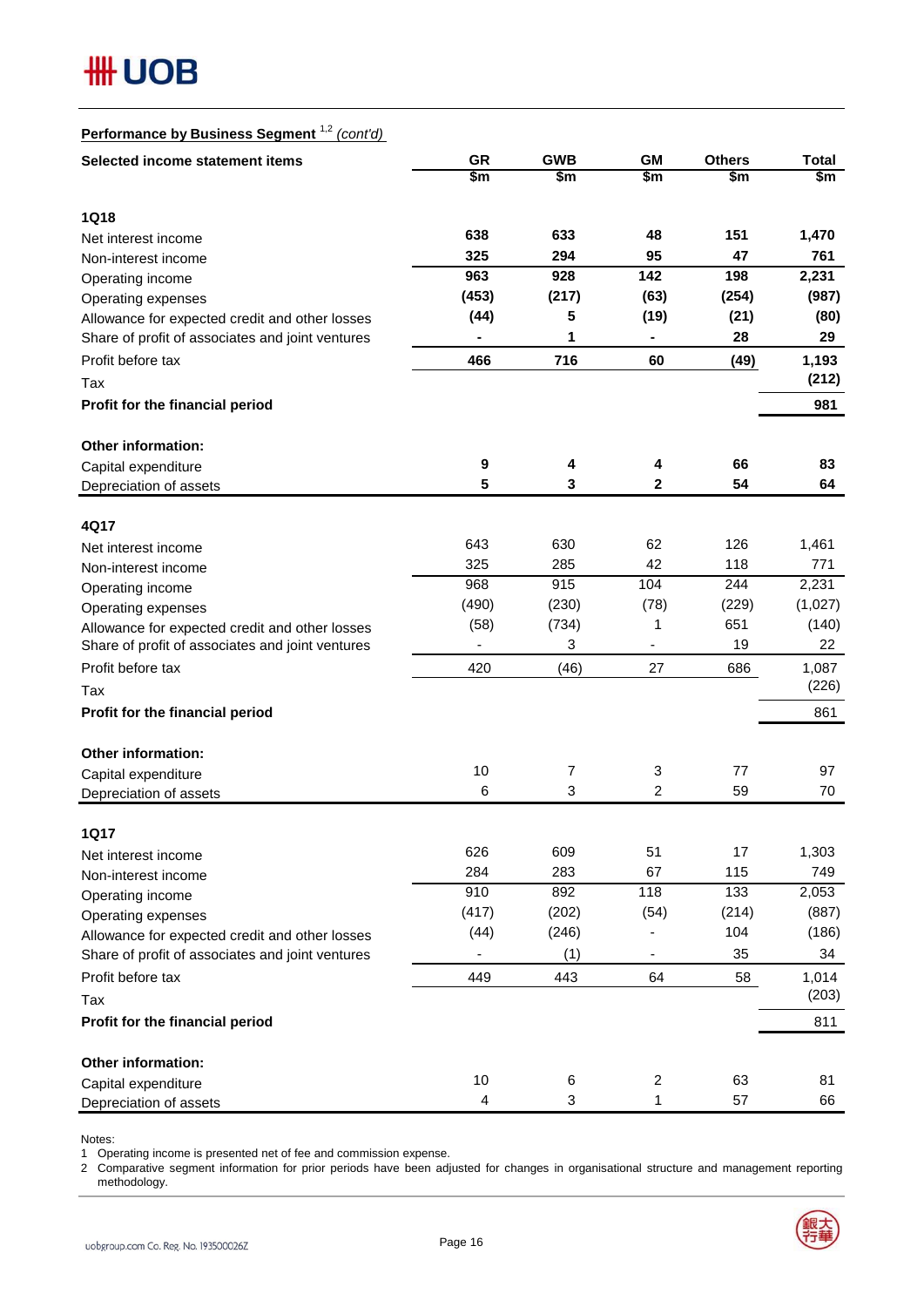## **#H UOB**

## **Performance by Business Segment** 1,2 *(cont'd)*

| Selected balance sheet items                | <b>GR</b>      | <b>GWB</b> | <b>GM</b>      | <b>Others</b> | <b>Total</b> |
|---------------------------------------------|----------------|------------|----------------|---------------|--------------|
|                                             | \$m            | \$m        | \$m            | \$m           | \$m\$        |
| At 31 March 2018                            |                |            |                |               |              |
| <b>Segment assets</b>                       | 104,891        | 164,231    | 58,712         | 31,269        | 359,103      |
| Intangible assets                           | 1,315          | 2,085      | 659            | 81            | 4,140        |
| Investment in associates and joint ventures |                | 129        |                | 1,084         | 1,212        |
| <b>Total assets</b>                         | 106,206        | 166,445    | 59,371         | 32,433        | 364,455      |
| <b>Segment liabilities</b>                  | 136,782        | 142,105    | 38,198         | 9,306         | 326,390      |
| Other information:                          |                |            |                |               |              |
| Gross customer loans                        | 104,887        | 135,337    | 538            | 26            | 240,788      |
| Non-performing assets                       | 1,196          | 3,092      | 35             | Ξ.            | 4,323        |
| At 31 December 2017                         |                |            |                |               |              |
| <b>Segment assets</b>                       | 103,806        | 161,241    | 59,026         | 29,183        | 353,256      |
| Intangible assets                           | 1,316          | 2,086      | 659            | 81            | 4,142        |
| Investment in associates and joint ventures | $\blacksquare$ | 122        | $\blacksquare$ | 1,072         | 1,194        |
| <b>Total assets</b>                         | 105,122        | 163,449    | 59,685         | 30,336        | 358,592      |
| <b>Segment liabilities</b>                  | 134,532        | 142,511    | 33,201         | 11,312        | 321,556      |
| Other information:                          |                |            |                |               |              |
| Gross customer loans                        | 103,596        | 132,200    | 202            | 30            | 236,028      |
| Non-performing assets                       | 1,157          | 3,216      | 16             |               | 4,389        |
|                                             |                |            |                |               |              |
| At 31 March 2017<br><b>Segment assets</b>   | 98,522         | 156,400    | 46,922         | 35,437        | 337,281      |
| Intangible assets                           | 1,318          | 2,089      | 660            | 81            | 4,148        |
| Investment in associates and joint ventures |                | 86         |                | 1,058         | 1,145        |
| <b>Total assets</b>                         | 99,841         | 158,575    | 47,582         | 36,576        | 342,574      |
|                                             |                |            |                |               |              |
| <b>Segment liabilities</b>                  | 128,961        | 137,279    | 25,222         | 17,199        | 308,660      |
| Other information:                          |                |            |                |               |              |
| Gross customer loans                        | 98,330         | 130,689    | 101            | (0)           | 229,120      |
| Non-performing assets                       | 1,075          | 2,453      | 16             | -             | 3,543        |

Notes:

1 Operating income is presented net of fee and commission expense.<br>2 Comparative segment information for prior periods have been adjusted for changes in organisational structure and management reporting methodology.



Operating income is presented net of fee and commission expense.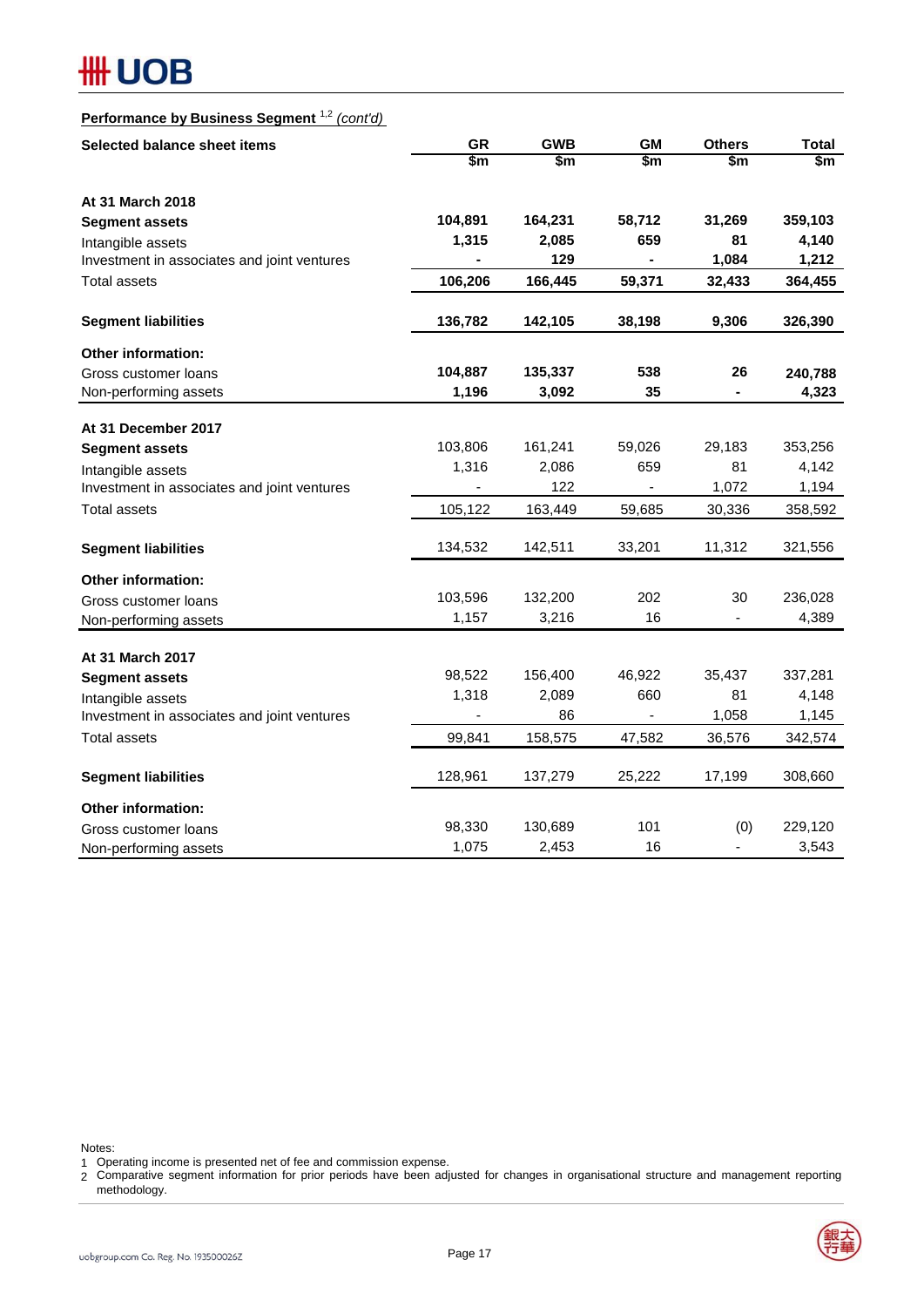# ОB

### **Performance by Geographical Segment** <sup>1</sup>

|                                                                            | <b>1Q18</b>       | 1Q17       | 4Q17       |
|----------------------------------------------------------------------------|-------------------|------------|------------|
|                                                                            | \$m               | \$m\$      | \$m\$      |
| <b>Total operating income</b>                                              |                   |            |            |
| Singapore                                                                  | 1,254             | 1,158      | 1,276      |
| Malaysia<br>Thailand<br>Indonesia<br><b>Greater China</b><br><b>Others</b> | 270               | 239        | 262        |
|                                                                            | 233               | 198        | 232        |
|                                                                            | 107<br>212<br>155 | 116        | 112<br>196 |
|                                                                            |                   | 195<br>146 |            |
|                                                                            |                   |            | 153        |
| Total                                                                      | 2,231             | 2,053      | 2,231      |
| Profit before tax                                                          |                   |            |            |
|                                                                            | 679               | 551        | 675        |
| Singapore                                                                  |                   |            |            |
| Malaysia                                                                   | 159               | 154        | 129        |
| Thailand                                                                   | 77                | 40         | 58         |
| Indonesia                                                                  | 40                | 23         | (3)        |
| <b>Greater China</b>                                                       | 118               | 115        | 103        |
| <b>Others</b>                                                              | 120               | 129        | 125        |
| Total                                                                      | 1,193             | 1,014      | 1,087      |

Total operating income registered a growth of 9% from a year ago to \$2.23 billion led by the growth from Singapore, Malaysia and Thailand.

Profit before tax grew 18% year on year and 10% quarter on quarter to \$1.19 billion driven by broadbased growth across most of the geographical segments.

|                      | Mar-18  | Dec-17  | Mar-17  |
|----------------------|---------|---------|---------|
|                      | \$m     | \$m\$   | \$m\$   |
| <b>Total assets</b>  |         |         |         |
| Singapore            | 214,936 | 217,979 | 210,603 |
| Malaysia             | 38,891  | 35,373  | 33,969  |
| Thailand             | 21,977  | 20,988  | 17,766  |
| Indonesia            | 8,518   | 9,105   | 9,528   |
| <b>Greater China</b> | 50,590  | 46,298  | 40,623  |
| <b>Others</b>        | 25,405  | 24,707  | 25,938  |
|                      | 360,315 | 354,450 | 338,426 |
| Intangible assets    | 4,140   | 4,142   | 4,148   |
| Total                | 364,455 | 358,592 | 342,574 |

Note:

1 Based on the location where the transactions and assets are booked. Information is stated after elimination of intersegment transactions.

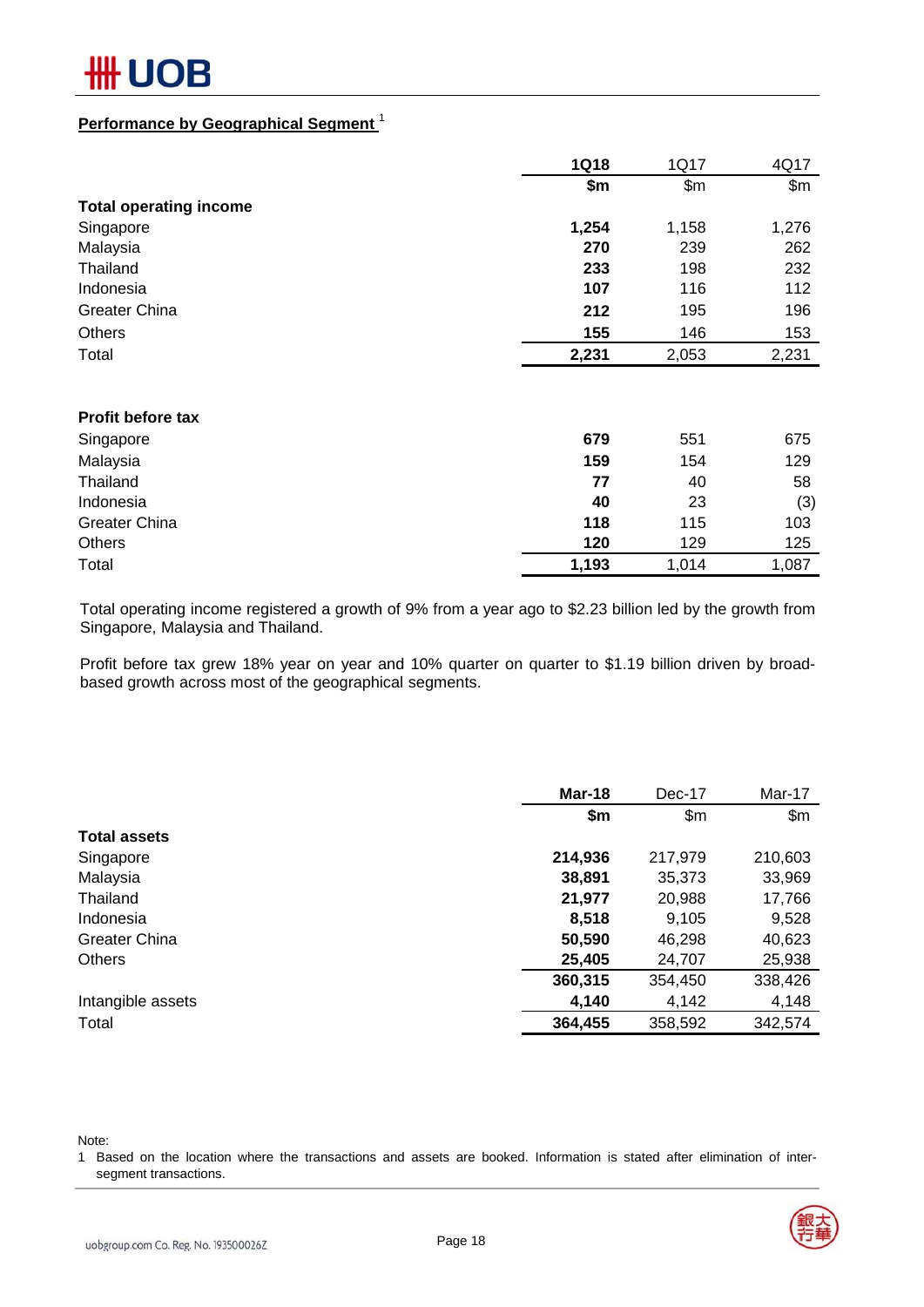## **JOB**

## **Capital Adequacy and Leverage Ratios** 1,2,3

|                                                         | Mar-18   | Dec-17  | Mar-17  |
|---------------------------------------------------------|----------|---------|---------|
|                                                         | \$m      | \$m\$   | \$m\$   |
| Share capital                                           | 4,755    | 4,792   | 4,258   |
| Disclosed reserves/others                               | 29,983   | 28,922  | 27,239  |
| Regulatory adjustments                                  | (4, 532) | (3,580) | (3,570) |
| <b>Common Equity Tier 1 Capital ("CET1")</b>            | 30,206   | 30,134  | 27,927  |
| Perpetual capital securities/others                     | 2,976    | 2,976   | 2,096   |
| Regulatory adjustments                                  |          | (890)   | (892)   |
| <b>Additional Tier 1 Capital ("AT1")</b>                | 2,976    | 2,086   | 1,204   |
| <b>Tier 1 Capital</b>                                   | 33,182   | 32,220  | 29,131  |
| Subordinated notes                                      | 4,046    | 4,150   | 6,168   |
| Provisions/others                                       | 758      | 983     | 1,125   |
| Regulatory adjustments                                  |          | (5)     | (0)     |
| <b>Tier 2 Capital</b>                                   | 4,804    | 5,128   | 7,293   |
| <b>Eligible Total Capital</b>                           | 37,986   | 37,348  | 36,424  |
| <b>Risk-Weighted Assets ("RWA")</b>                     | 202,286  | 199,481 | 211,139 |
| <b>Capital Adequacy Ratios ("CAR")</b>                  |          |         |         |
| CET1                                                    | 14.9%    | 15.1%   | 13.2%   |
| Tier 1                                                  | 16.4%    | 16.2%   | 13.8%   |
| Total                                                   | 18.8%    | 18.7%   | 17.3%   |
| Fully-loaded CET1 (fully phased-in per Basel III rules) | 14.9%    | 14.7%   | 12.8%   |
| <b>Leverage Exposure</b>                                | 406,608  | 400,803 | 384,439 |
| <b>Leverage Ratio</b>                                   | 8.2%     | 8.0%    | 7.6%    |

The Group's CET1, Tier 1 and Total CAR as at 31 March 2018 were well above the regulatory minimum requirements.

Compared to a year ago, total capital was higher mainly from retained earnings and the issuance of AT1 capital instruments, partly offset by redemption of old-style Tier-2 subordinated notes. RWA was lower year on year largely due to enhancements in RWA computation methodology.

Total capital increased quarter on quarter, mainly from retained earnings. The higher RWA was mainly due to asset growth.

As at 31 March 2018, the Group's leverage ratio was higher at 8.2%, primarily from higher Tier 1 Capital.

Notes:

1 Singapore-incorporated banks are required to maintain minimum CAR as follows: CET1 at 6.5%, Tier 1 at 8% and Total at 10%. With effect from 1 January 2018, all regulatory adjustments are fully phased-in, i.e., CET1 CAR is fully loaded. In addition, with the phased-in implementation of the capital conservation buffer (CCB) and the countercyclical capital buffer (CCyB) commencing 1 January 2016, the Group is required to maintain CET1 capital to meet CCB of 1.875% and CCyB (computed as the weighted average of effective CCyB in jurisdictions to which the Group has private sector exposures) of up to 1.875% for the year 2018.

2 Leverage ratio is calculated in accordance with MAS Notice 637. A minimum ratio of 3% is required effective 1 January 2018.

3 Disclosures required under MAS Notice 637 are published on our website: www.UOBGroup.com/investor/financial/overview.html.

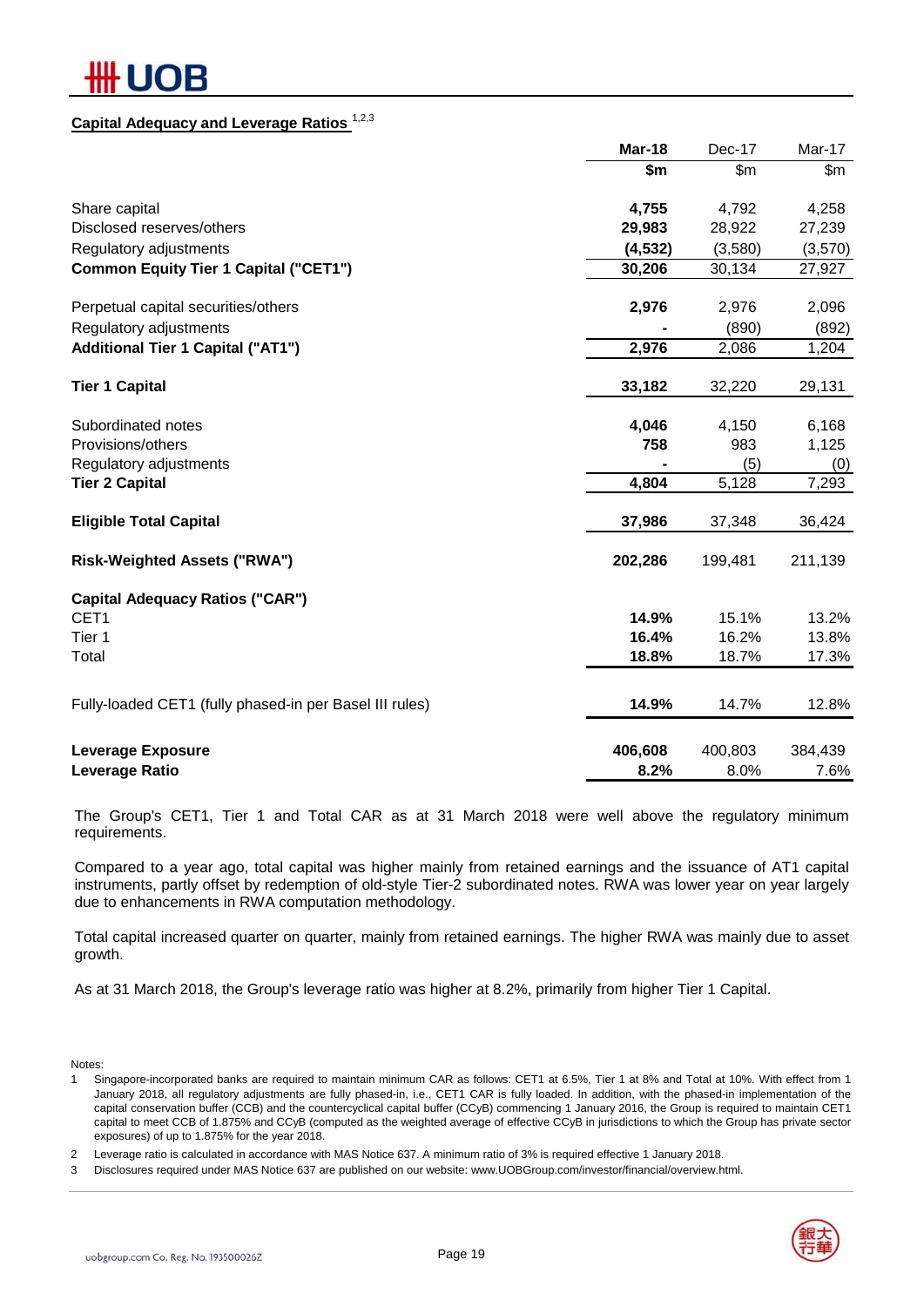## **Consolidated Income Statement (Unaudited)**

|                                                      | <b>1Q18</b> | 1Q17  | $+$ /(-)       | 4Q17          | $+/(-)$        |
|------------------------------------------------------|-------------|-------|----------------|---------------|----------------|
|                                                      | \$m         | \$m\$ | %              | $\mathsf{Sm}$ | $\frac{0}{0}$  |
| Interest income <sup>1</sup>                         | 2,454       | 2,144 | 14             | 2,386         | 3              |
| Less: Interest expense                               | 984         | 841   | 17             | 926           | 6              |
| Net interest income                                  | 1,470       | 1,303 | 13             | 1,461         | $\mathbf{1}$   |
| Net fee and commission income                        | 517         | 439   | 18             | 509           | $\overline{2}$ |
| Dividend income                                      | 1           | 1     | 53             | 1             | 10             |
| Rental income                                        | 30          | 30    | 0              | 30            | 1              |
| Net trading income                                   | 175         | 261   | (33)           | 186           | (6)            |
| Net gain/(loss) from investment securities           | 12          | (19)  | >100           | 12            | (3)            |
| Other income                                         | 25          | 37    | (32)           | 32            | (21)           |
| Non-interest income                                  | 761         | 749   | 1              | 771           | (1)            |
| <b>Total operating income</b>                        | 2,231       | 2,053 | 9              | 2,231         | (0)            |
| Less: Staff costs                                    | 606         | 526   | 15             | 608           | (0)            |
| Other operating expenses                             | 381         | 360   | 6              | 419           | (9)            |
| <b>Total operating expenses</b>                      | 987         | 887   | 11             | 1,027         | (4)            |
| <b>Operating profit before</b>                       |             |       |                |               |                |
| allowance                                            | 1,244       | 1,166 | $\overline{7}$ | 1,205         | 3              |
| Less: Allowance for expected credit and other losses | 80          | 186   | (57)           | 140           | (43)           |
| <b>Operating profit after</b>                        |             |       |                |               |                |
| allowance                                            | 1,164       | 979   | 19             | 1,064         | 9              |
| Share of profit of associates and joint ventures     | 29          | 34    | (16)           | 22            | 29             |
| Profit before tax                                    | 1,193       | 1,014 | 18             | 1,087         | 10             |
| Less: Tax                                            | 212         | 203   | 5              | 226           | (6)            |
| Profit for the financial period                      | 981         | 811   | 21             | 861           | 14             |
| Attributable to:                                     |             |       |                |               |                |
| <b>Equity holders of the Bank</b>                    | 978         | 807   | 21             | 855           | 14             |
| Non-controlling interests                            | 3           | 3     | (5)            | 6             | (42)           |
|                                                      | 981         | 811   | 21             | 861           | 14             |

1. Included interest income on financial assets at fair value through profit or loss of \$26 million, \$36 million and \$37 million for 1Q17, 4Q17 and 1Q18 respectively.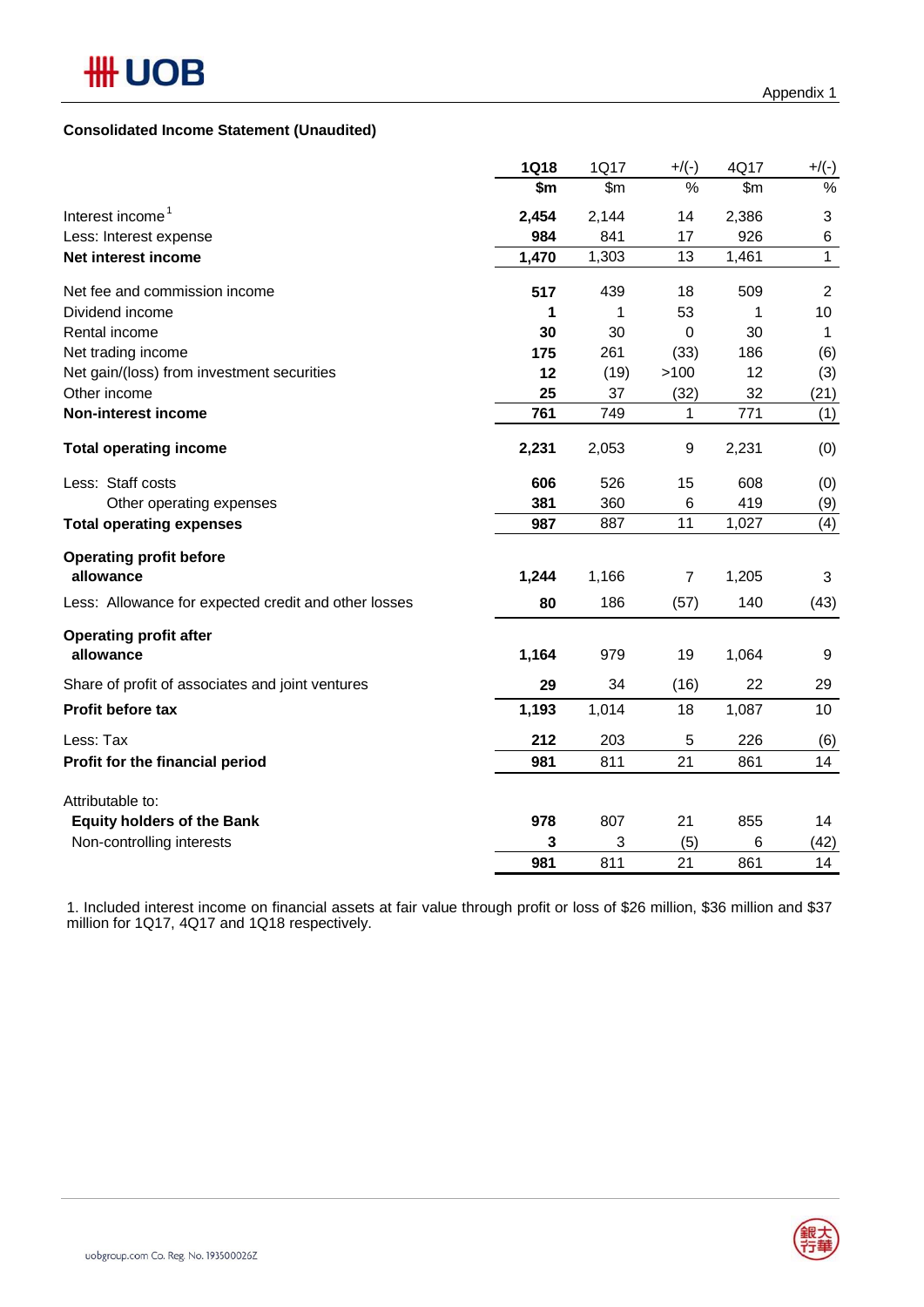

## **Consolidated Statement of Comprehensive Income (Unaudited)**

|                                                                                                           | <b>1Q18</b>    | 1Q17                         | $+$ /(-)  | 4Q17                     | $+/(-)$   |
|-----------------------------------------------------------------------------------------------------------|----------------|------------------------------|-----------|--------------------------|-----------|
|                                                                                                           | \$m            | \$m                          | %         | \$m\$                    | $\%$      |
| Profit for the financial period                                                                           | 981            | 811                          | 21        | 861                      | 14        |
| Other comprehensive income that will not be reclassified<br>to the income statement                       |                |                              |           |                          |           |
| Revaluation gains/(losses) on equity instruments at<br>fair value through other comprehensive income      | 107            | $\blacksquare$               | NM.       | $\blacksquare$           | NM.       |
| Fair value changes on financial liabilities designated at<br>fair value due to the Bank's own credit risk | 25             |                              | <b>NM</b> | $\blacksquare$           | NM        |
| Remeasurement of defined benefit obligation                                                               |                |                              |           | (7)                      | ΝM        |
| Related tax on above items                                                                                | (19)           | $\qquad \qquad \blacksquare$ | ΝM        | $\overline{\phantom{a}}$ | ΝM        |
|                                                                                                           | 113            | $\frac{1}{2}$                | <b>NM</b> | (7)                      | >100      |
| Other comprehensive income that will be reclassified<br>to the income statement                           |                |                              |           |                          |           |
| Currency translation adjustments<br>Debt instruments at fair value through other<br>comprehensive income  | 136            | (131)                        | >100      | 67                       | >100      |
| Change in fair value                                                                                      | (167)          |                              | <b>NM</b> |                          | <b>NM</b> |
| Transfer to income statement on disposal                                                                  | 17             |                              | <b>NM</b> |                          | NM.       |
| Changes in allowance for expected credit losses                                                           | (1)            |                              | <b>NM</b> |                          | NM.       |
| <b>Related tax</b>                                                                                        | 4              |                              | ΝM        | $\overline{\phantom{a}}$ | NM.       |
| Available-for-sale financial assets                                                                       |                |                              |           |                          |           |
| Change in fair value                                                                                      | $\blacksquare$ | 179                          | ΝM        | (93)                     | NM        |
| Transfer to income statement on disposal/impairment                                                       |                | 33                           | <b>NM</b> | $\overline{c}$           | NM.       |
| <b>Related tax</b>                                                                                        |                | (11)                         | <b>NM</b> | 21                       | NM.       |
|                                                                                                           | (12)           | 70                           | (>100)    | (3)                      | (>100)    |
| Change in shares of other comprehensive                                                                   |                |                              |           |                          |           |
| income of associates and joint ventures                                                                   | (7)            | 2                            | (>100)    | (3)                      | (>100)    |
| Other comprehensive income for                                                                            |                |                              |           |                          |           |
| the financial period, net of tax                                                                          | 94             | 72                           | 31        | (13)                     | >100      |
| Total comprehensive income for                                                                            |                |                              |           |                          |           |
| the financial period, net of tax                                                                          | 1,075          | 883                          | 22        | 848                      | 27        |
| Attributable to:                                                                                          |                |                              |           |                          |           |
| <b>Equity holders of the Bank</b>                                                                         | 1,072          | 876                          | 22        | 843                      | 27        |
| Non-controlling interests                                                                                 | 3              | 7                            | (60)      | 5                        | (43)      |
|                                                                                                           | 1,075          | 883                          | 22        | 848                      | 27        |

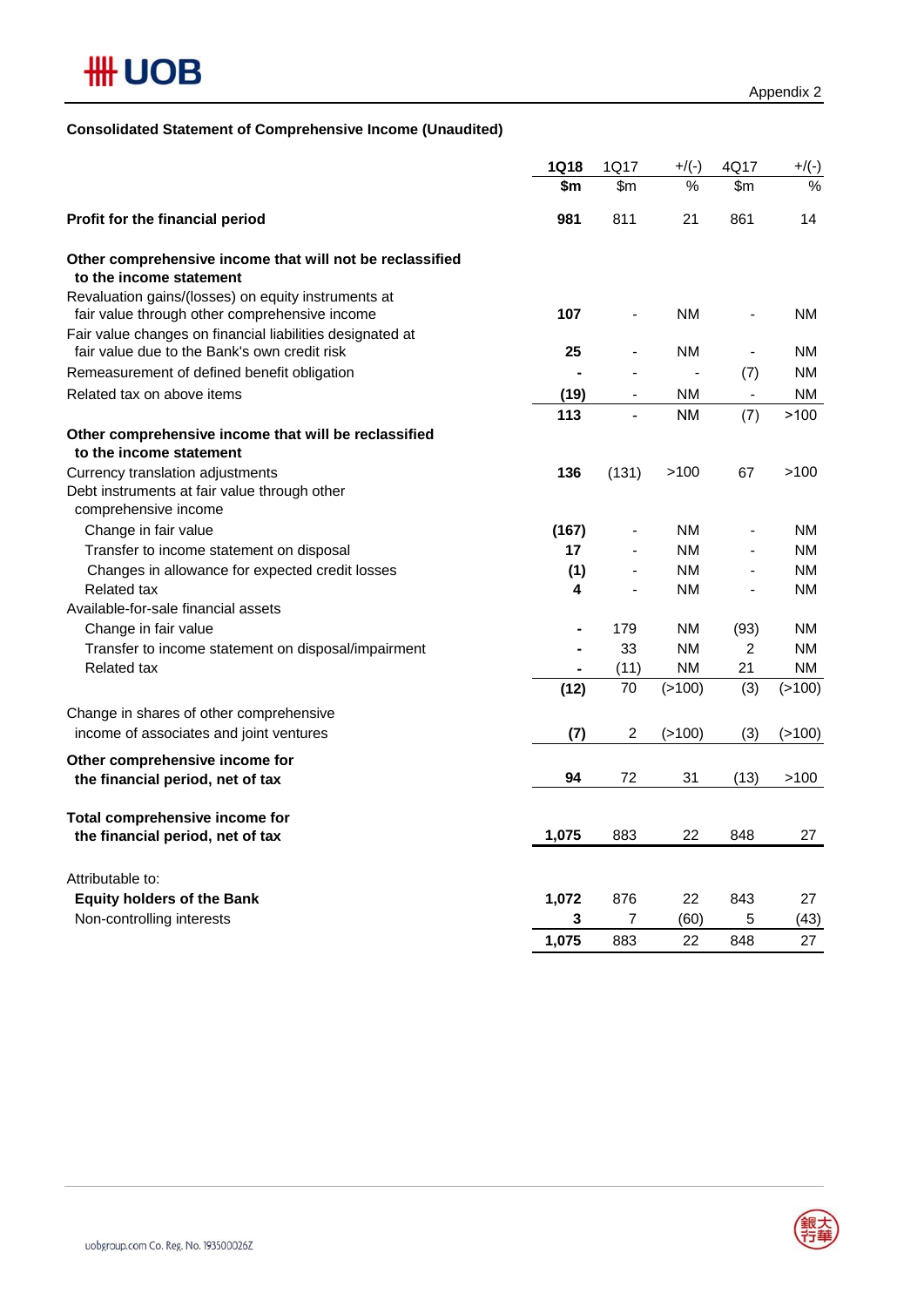## **Consolidated Balance Sheet (Unaudited)**

|                                                                 | <b>Mar-18</b> | 1<br>Dec-17       | Mar-17  |
|-----------------------------------------------------------------|---------------|-------------------|---------|
|                                                                 | \$m           | \$m               | \$m     |
| <b>Equity</b>                                                   |               |                   |         |
| Share capital and other capital                                 | 7,729         | 7,766             | 6,353   |
| Retained earnings                                               | 20,726        | 19,707            | 18,120  |
| Other reserves                                                  | 9,423         | 9,377             | 9,266   |
| Equity attributable to equity holders of the Bank               | 37,877        | 36,850            | 33,739  |
| Non-controlling interests                                       | 188           | 187               | 175     |
|                                                                 |               |                   |         |
| Total                                                           | 38,065        | 37,037            | 33,914  |
|                                                                 |               |                   |         |
| <b>Liabilities</b>                                              |               |                   |         |
| Deposits and balances of banks                                  | 14,004        | 11,440            | 11,227  |
| Deposits and balances of customers                              | 273,817       | 272,765           | 259,672 |
| Bills and drafts payable                                        | 1,151         | 702               | 521     |
| <b>Other liabilities</b>                                        | 13,008        | 11,469            | 11,125  |
| Debts issued                                                    | 24,409        | 25,178            | 26,115  |
| Total                                                           | 326,390       | 321,556           | 308,660 |
|                                                                 |               |                   |         |
| <b>Total equity and liabilities</b>                             | 364,455       | 358,592           | 342,574 |
|                                                                 |               |                   |         |
|                                                                 |               |                   |         |
| <b>Assets</b>                                                   |               |                   |         |
| Cash, balances and placements with central banks                | 27,401        | 26,625            | 25,644  |
| Singapore Government treasury bills and securities              | 5,352         | 4,267             | 6,848   |
| Other government treasury bills and securities                  | 11,224        | 11,709            | 10,222  |
| <b>Trading securities</b><br>Placements and balances with banks | 1,948         | 1,766             | 2,561   |
| Loans to customers                                              | 49,679        | 52,181<br>232,212 | 42,849  |
|                                                                 | 237,447       |                   | 225,107 |
| Investment securities                                           | 11,458        | 11,273<br>10,164  | 11,113  |
| Other assets                                                    | 11,504        |                   | 9,952   |
| Investment in associates and joint ventures                     | 1,212         | 1,194             | 1,145   |
| Investment properties                                           | 1,041         | 1,088             | 1,099   |
| <b>Fixed assets</b>                                             | 2,050         | 1,971             | 1,886   |
| Intangible assets                                               | 4,140         | 4,142             | 4,148   |
| Total                                                           | 364,455       | 358,592           | 342,574 |
|                                                                 |               |                   |         |
|                                                                 |               |                   |         |
| <b>Off-balance sheet items</b>                                  |               |                   |         |
| <b>Contingent liabilities</b>                                   | 28,596        | 26,415            | 25,198  |
| <b>Financial derivatives</b>                                    | 1,022,489     | 961,880           | 883,551 |
| Commitments                                                     | 135,106       | 136,664           | 134,831 |
|                                                                 |               |                   |         |
|                                                                 |               |                   |         |
| Net asset value per ordinary share (\$)                         | 21.01         | 20.37             | 19.35   |

Note:

1 Audited.

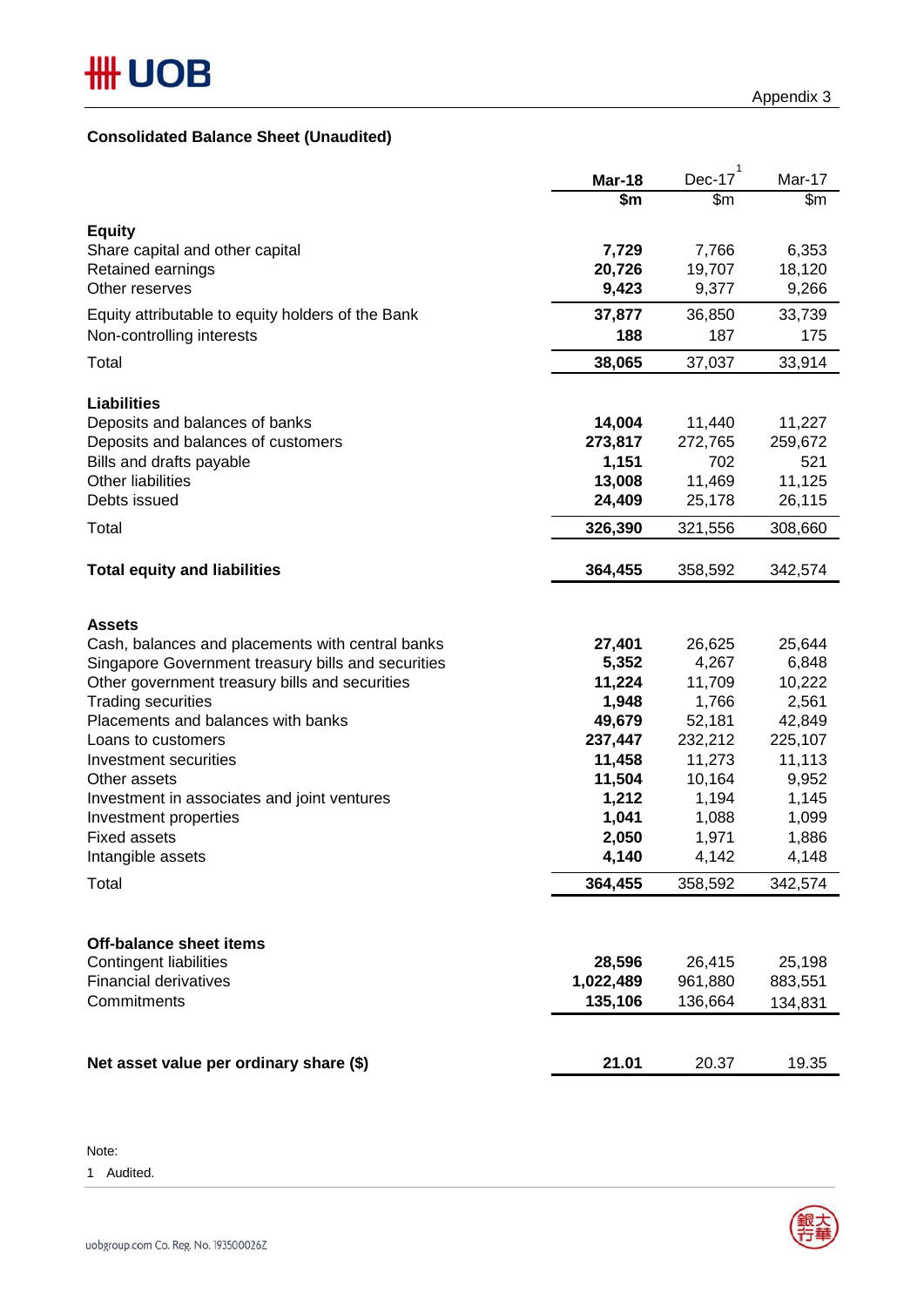### **Consolidated Statement of Changes in Equity (Unaudited)**

|                                                                                                                         | <b>Share</b><br>capital and<br>other capital<br>\$m | <b>Retained</b><br>earnings<br>\$m | <b>Other</b><br>reserves<br>\$m | Total<br>\$m | Non-<br>controlling<br>interests<br>\$m | <b>Total</b><br>equity<br>\$m |
|-------------------------------------------------------------------------------------------------------------------------|-----------------------------------------------------|------------------------------------|---------------------------------|--------------|-----------------------------------------|-------------------------------|
| Balance at 1 January 2018<br>Impact of adopting SFRS(I) 9                                                               | 7,766                                               | 19,707<br>62                       | 9,377<br>(59)                   | 36,850<br>3  | 187<br>(1)                              | 37,037<br>2                   |
| Restated opening balance<br>under SFRS(I) 9                                                                             | 7,766                                               | 19,769                             | 9,318                           | 36,853       | 185                                     | 37,039                        |
| Profit for the financial period<br>Other comprehensive income                                                           |                                                     | 978                                |                                 | 978          | 3                                       | 981                           |
| for the financial period<br>Total comprehensive income<br>for the financial period<br>Reclassification of net change in |                                                     | 978                                | 95<br>95                        | 95<br>1,072  | (1)<br>$\mathbf 3$                      | 94<br>1,075                   |
| fair value on equity instruments<br>upon derecognition<br>Reclassification of own credit reserve                        |                                                     | (0)                                | 0                               |              |                                         |                               |
| upon derecognition<br><b>Dividends</b><br>Shares re-purchased - held in                                                 |                                                     | (0)<br>(21)                        | 0                               | (21)         | (0)                                     | (21)                          |
| treasury<br>Share-based compensation                                                                                    | (39)                                                |                                    | 11                              | (39)<br>11   |                                         | (39)<br>11                    |
| Shares issued under share-based<br>compensation plans                                                                   | $\mathbf{2}$                                        |                                    | (2)                             |              |                                         |                               |
| Balance at 31 March 2018                                                                                                | 7,729                                               | 20,726                             | 9,423                           | 37,877       | 188                                     | 38,065                        |
| Balance at 1 January 2017                                                                                               | 6,351                                               | 17,334                             | 9,189                           | 32,873       | 169                                     | 33,042                        |
| Profit for the financial period<br>Other comprehensive income                                                           |                                                     | 807                                |                                 | 807          | 3<br>$\mathbf{3}$                       | 811                           |
| for the financial period<br>Total comprehensive income<br>for the financial period                                      |                                                     | 807                                | 68<br>68                        | 68<br>876    | $\overline{7}$                          | 72<br>883                     |
| <b>Dividends</b>                                                                                                        |                                                     | (21)                               |                                 | (21)         | (0)                                     | (21)                          |
| Share-based compensation<br>Shares issued under share-based                                                             |                                                     |                                    | 11                              | 11           |                                         | 11                            |
| compensation plans                                                                                                      | $\overline{c}$                                      |                                    | (2)                             |              |                                         |                               |
| Balance at 31 March 2017                                                                                                | 6,353                                               | 18,120                             | 9,266                           | 33,739       | 175                                     | 33,914                        |

## **Attributable to equity holders of the Bank**

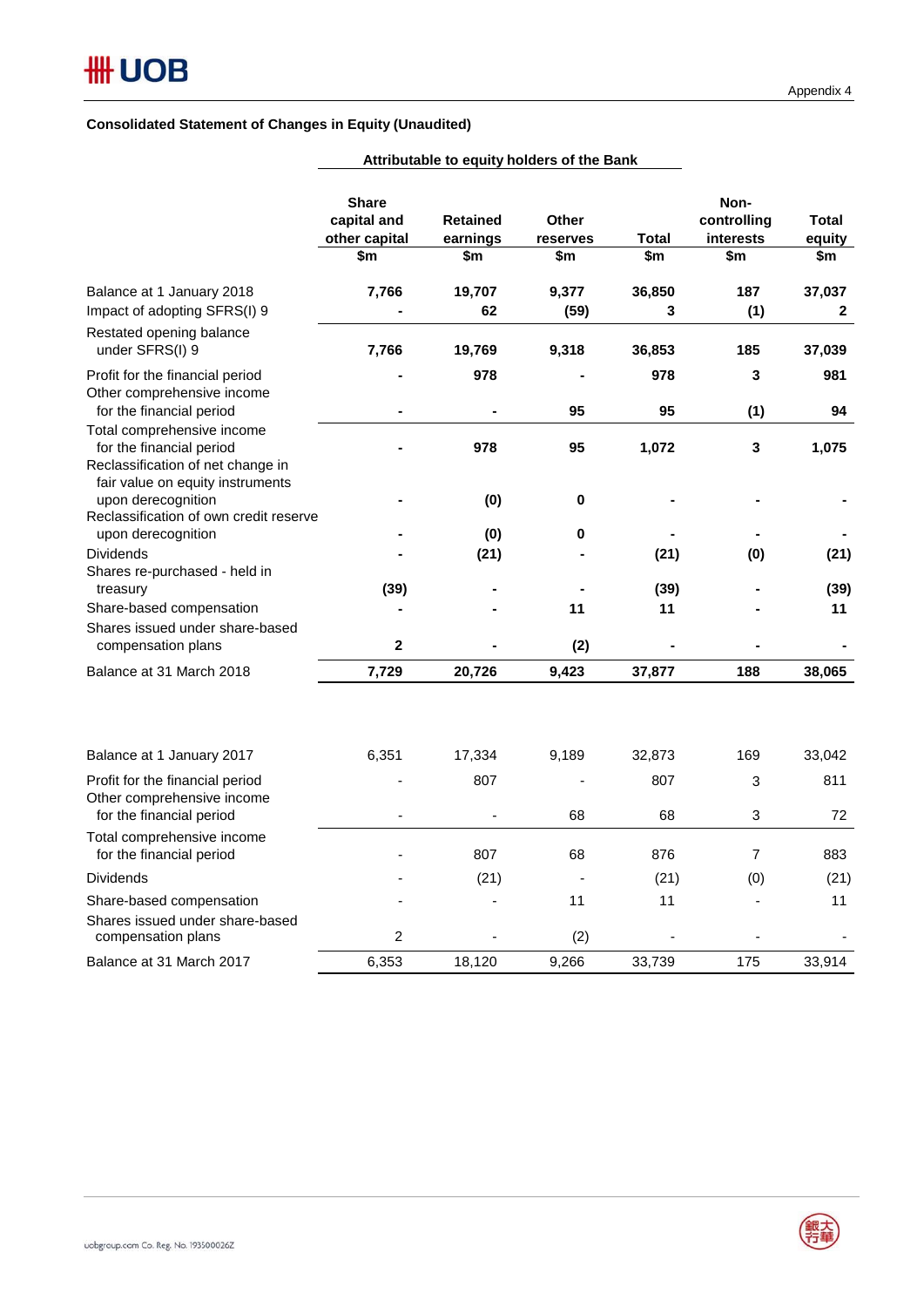

| <b>1Q18</b><br>1Q17<br>\$m<br>\$m<br>Cash flows from operating activities<br>Profit for the financial period<br>981<br>811<br>Adjustments for:<br>80<br>Allowance for expected credit and other losses<br>186<br>Share of profit of associates and joint ventures<br>(29)<br>212<br>Tax<br>203<br>Depreciation of assets<br>64<br>66<br>Net loss/(gain) on disposal of assets<br>5<br>(15)<br>Share-based compensation<br>11<br>11<br>1,324<br>1,227<br>Operating profit before working capital changes<br>Change in working capital:<br>Deposits and balances of banks<br>2,640<br>(629)<br>Deposits and balances of customers<br>430<br>4,359<br>441<br>(1)<br>Bills and drafts payable<br>Other liabilities<br>1,801<br>(2, 179)<br>Restricted balances with central banks<br>(32)<br>278<br>418<br>(603)<br>Government treasury bills and securities<br><b>Trading securities</b><br>(171)<br>595<br>Placements and balances with banks<br>2,574<br>(2,816)<br>Loans to customers<br>(5,046)<br>(3, 557)<br>(198)<br>743<br>Investment securities<br>(1, 422)<br>3,459<br>Other assets<br>1,737<br>1,896<br>Cash generated from operations<br>(18)<br>(61)<br>Income tax paid<br>1,719<br>Net cash provided by operating activities<br>1,835<br>Cash flows from investing activities<br>Capital injection into associates and joint ventures<br>(9)<br>(9)<br>Distribution from associates and joint ventures<br>9<br>1<br>Acquisition of properties and other fixed assets<br>(83)<br>(81)<br>Proceeds from disposal of properties and other fixed assets<br>11<br>(79)<br>Net cash used in investing activities<br>(83)<br>Cash flows from financing activities<br>12,597<br>Issuance of debts issued<br>11,725<br>Redemption of debts issued<br>(13,082)<br>(11,501)<br>Shares re-purchased - held in treasury<br>(39)<br>Distribution for perpetual capital securities<br>(21)<br>(21)<br>Dividends paid to non-controlling interests<br>(0)<br>(0)<br>Net cash (used in)/provided by financing activities<br>(545)<br>202<br>(390)<br>Currency translation adjustments<br>Net increase in cash and cash equivalents<br>701<br>1,600<br>Cash and cash equivalents at beginning of the financial period<br>20,975<br>18,401<br>Cash and cash equivalents at end of the financial period<br>21,676<br>20,000 | <b>Consolidated Cash Flow Statement (Unaudited)</b> |       |
|--------------------------------------------------------------------------------------------------------------------------------------------------------------------------------------------------------------------------------------------------------------------------------------------------------------------------------------------------------------------------------------------------------------------------------------------------------------------------------------------------------------------------------------------------------------------------------------------------------------------------------------------------------------------------------------------------------------------------------------------------------------------------------------------------------------------------------------------------------------------------------------------------------------------------------------------------------------------------------------------------------------------------------------------------------------------------------------------------------------------------------------------------------------------------------------------------------------------------------------------------------------------------------------------------------------------------------------------------------------------------------------------------------------------------------------------------------------------------------------------------------------------------------------------------------------------------------------------------------------------------------------------------------------------------------------------------------------------------------------------------------------------------------------------------------------------------------------------------------------------------------------------------------------------------------------------------------------------------------------------------------------------------------------------------------------------------------------------------------------------------------------------------------------------------------------------------------------------------------------------------------------------------------------------------------------------|-----------------------------------------------------|-------|
|                                                                                                                                                                                                                                                                                                                                                                                                                                                                                                                                                                                                                                                                                                                                                                                                                                                                                                                                                                                                                                                                                                                                                                                                                                                                                                                                                                                                                                                                                                                                                                                                                                                                                                                                                                                                                                                                                                                                                                                                                                                                                                                                                                                                                                                                                                                    |                                                     |       |
|                                                                                                                                                                                                                                                                                                                                                                                                                                                                                                                                                                                                                                                                                                                                                                                                                                                                                                                                                                                                                                                                                                                                                                                                                                                                                                                                                                                                                                                                                                                                                                                                                                                                                                                                                                                                                                                                                                                                                                                                                                                                                                                                                                                                                                                                                                                    |                                                     |       |
|                                                                                                                                                                                                                                                                                                                                                                                                                                                                                                                                                                                                                                                                                                                                                                                                                                                                                                                                                                                                                                                                                                                                                                                                                                                                                                                                                                                                                                                                                                                                                                                                                                                                                                                                                                                                                                                                                                                                                                                                                                                                                                                                                                                                                                                                                                                    |                                                     |       |
|                                                                                                                                                                                                                                                                                                                                                                                                                                                                                                                                                                                                                                                                                                                                                                                                                                                                                                                                                                                                                                                                                                                                                                                                                                                                                                                                                                                                                                                                                                                                                                                                                                                                                                                                                                                                                                                                                                                                                                                                                                                                                                                                                                                                                                                                                                                    |                                                     |       |
|                                                                                                                                                                                                                                                                                                                                                                                                                                                                                                                                                                                                                                                                                                                                                                                                                                                                                                                                                                                                                                                                                                                                                                                                                                                                                                                                                                                                                                                                                                                                                                                                                                                                                                                                                                                                                                                                                                                                                                                                                                                                                                                                                                                                                                                                                                                    |                                                     |       |
|                                                                                                                                                                                                                                                                                                                                                                                                                                                                                                                                                                                                                                                                                                                                                                                                                                                                                                                                                                                                                                                                                                                                                                                                                                                                                                                                                                                                                                                                                                                                                                                                                                                                                                                                                                                                                                                                                                                                                                                                                                                                                                                                                                                                                                                                                                                    |                                                     |       |
|                                                                                                                                                                                                                                                                                                                                                                                                                                                                                                                                                                                                                                                                                                                                                                                                                                                                                                                                                                                                                                                                                                                                                                                                                                                                                                                                                                                                                                                                                                                                                                                                                                                                                                                                                                                                                                                                                                                                                                                                                                                                                                                                                                                                                                                                                                                    |                                                     | (34)  |
|                                                                                                                                                                                                                                                                                                                                                                                                                                                                                                                                                                                                                                                                                                                                                                                                                                                                                                                                                                                                                                                                                                                                                                                                                                                                                                                                                                                                                                                                                                                                                                                                                                                                                                                                                                                                                                                                                                                                                                                                                                                                                                                                                                                                                                                                                                                    |                                                     |       |
|                                                                                                                                                                                                                                                                                                                                                                                                                                                                                                                                                                                                                                                                                                                                                                                                                                                                                                                                                                                                                                                                                                                                                                                                                                                                                                                                                                                                                                                                                                                                                                                                                                                                                                                                                                                                                                                                                                                                                                                                                                                                                                                                                                                                                                                                                                                    |                                                     |       |
|                                                                                                                                                                                                                                                                                                                                                                                                                                                                                                                                                                                                                                                                                                                                                                                                                                                                                                                                                                                                                                                                                                                                                                                                                                                                                                                                                                                                                                                                                                                                                                                                                                                                                                                                                                                                                                                                                                                                                                                                                                                                                                                                                                                                                                                                                                                    |                                                     |       |
|                                                                                                                                                                                                                                                                                                                                                                                                                                                                                                                                                                                                                                                                                                                                                                                                                                                                                                                                                                                                                                                                                                                                                                                                                                                                                                                                                                                                                                                                                                                                                                                                                                                                                                                                                                                                                                                                                                                                                                                                                                                                                                                                                                                                                                                                                                                    |                                                     |       |
|                                                                                                                                                                                                                                                                                                                                                                                                                                                                                                                                                                                                                                                                                                                                                                                                                                                                                                                                                                                                                                                                                                                                                                                                                                                                                                                                                                                                                                                                                                                                                                                                                                                                                                                                                                                                                                                                                                                                                                                                                                                                                                                                                                                                                                                                                                                    |                                                     |       |
|                                                                                                                                                                                                                                                                                                                                                                                                                                                                                                                                                                                                                                                                                                                                                                                                                                                                                                                                                                                                                                                                                                                                                                                                                                                                                                                                                                                                                                                                                                                                                                                                                                                                                                                                                                                                                                                                                                                                                                                                                                                                                                                                                                                                                                                                                                                    |                                                     |       |
|                                                                                                                                                                                                                                                                                                                                                                                                                                                                                                                                                                                                                                                                                                                                                                                                                                                                                                                                                                                                                                                                                                                                                                                                                                                                                                                                                                                                                                                                                                                                                                                                                                                                                                                                                                                                                                                                                                                                                                                                                                                                                                                                                                                                                                                                                                                    |                                                     |       |
|                                                                                                                                                                                                                                                                                                                                                                                                                                                                                                                                                                                                                                                                                                                                                                                                                                                                                                                                                                                                                                                                                                                                                                                                                                                                                                                                                                                                                                                                                                                                                                                                                                                                                                                                                                                                                                                                                                                                                                                                                                                                                                                                                                                                                                                                                                                    |                                                     |       |
|                                                                                                                                                                                                                                                                                                                                                                                                                                                                                                                                                                                                                                                                                                                                                                                                                                                                                                                                                                                                                                                                                                                                                                                                                                                                                                                                                                                                                                                                                                                                                                                                                                                                                                                                                                                                                                                                                                                                                                                                                                                                                                                                                                                                                                                                                                                    |                                                     |       |
|                                                                                                                                                                                                                                                                                                                                                                                                                                                                                                                                                                                                                                                                                                                                                                                                                                                                                                                                                                                                                                                                                                                                                                                                                                                                                                                                                                                                                                                                                                                                                                                                                                                                                                                                                                                                                                                                                                                                                                                                                                                                                                                                                                                                                                                                                                                    |                                                     |       |
|                                                                                                                                                                                                                                                                                                                                                                                                                                                                                                                                                                                                                                                                                                                                                                                                                                                                                                                                                                                                                                                                                                                                                                                                                                                                                                                                                                                                                                                                                                                                                                                                                                                                                                                                                                                                                                                                                                                                                                                                                                                                                                                                                                                                                                                                                                                    |                                                     |       |
|                                                                                                                                                                                                                                                                                                                                                                                                                                                                                                                                                                                                                                                                                                                                                                                                                                                                                                                                                                                                                                                                                                                                                                                                                                                                                                                                                                                                                                                                                                                                                                                                                                                                                                                                                                                                                                                                                                                                                                                                                                                                                                                                                                                                                                                                                                                    |                                                     |       |
|                                                                                                                                                                                                                                                                                                                                                                                                                                                                                                                                                                                                                                                                                                                                                                                                                                                                                                                                                                                                                                                                                                                                                                                                                                                                                                                                                                                                                                                                                                                                                                                                                                                                                                                                                                                                                                                                                                                                                                                                                                                                                                                                                                                                                                                                                                                    |                                                     |       |
|                                                                                                                                                                                                                                                                                                                                                                                                                                                                                                                                                                                                                                                                                                                                                                                                                                                                                                                                                                                                                                                                                                                                                                                                                                                                                                                                                                                                                                                                                                                                                                                                                                                                                                                                                                                                                                                                                                                                                                                                                                                                                                                                                                                                                                                                                                                    |                                                     |       |
|                                                                                                                                                                                                                                                                                                                                                                                                                                                                                                                                                                                                                                                                                                                                                                                                                                                                                                                                                                                                                                                                                                                                                                                                                                                                                                                                                                                                                                                                                                                                                                                                                                                                                                                                                                                                                                                                                                                                                                                                                                                                                                                                                                                                                                                                                                                    |                                                     |       |
|                                                                                                                                                                                                                                                                                                                                                                                                                                                                                                                                                                                                                                                                                                                                                                                                                                                                                                                                                                                                                                                                                                                                                                                                                                                                                                                                                                                                                                                                                                                                                                                                                                                                                                                                                                                                                                                                                                                                                                                                                                                                                                                                                                                                                                                                                                                    |                                                     |       |
|                                                                                                                                                                                                                                                                                                                                                                                                                                                                                                                                                                                                                                                                                                                                                                                                                                                                                                                                                                                                                                                                                                                                                                                                                                                                                                                                                                                                                                                                                                                                                                                                                                                                                                                                                                                                                                                                                                                                                                                                                                                                                                                                                                                                                                                                                                                    |                                                     |       |
|                                                                                                                                                                                                                                                                                                                                                                                                                                                                                                                                                                                                                                                                                                                                                                                                                                                                                                                                                                                                                                                                                                                                                                                                                                                                                                                                                                                                                                                                                                                                                                                                                                                                                                                                                                                                                                                                                                                                                                                                                                                                                                                                                                                                                                                                                                                    |                                                     |       |
|                                                                                                                                                                                                                                                                                                                                                                                                                                                                                                                                                                                                                                                                                                                                                                                                                                                                                                                                                                                                                                                                                                                                                                                                                                                                                                                                                                                                                                                                                                                                                                                                                                                                                                                                                                                                                                                                                                                                                                                                                                                                                                                                                                                                                                                                                                                    |                                                     |       |
|                                                                                                                                                                                                                                                                                                                                                                                                                                                                                                                                                                                                                                                                                                                                                                                                                                                                                                                                                                                                                                                                                                                                                                                                                                                                                                                                                                                                                                                                                                                                                                                                                                                                                                                                                                                                                                                                                                                                                                                                                                                                                                                                                                                                                                                                                                                    |                                                     |       |
|                                                                                                                                                                                                                                                                                                                                                                                                                                                                                                                                                                                                                                                                                                                                                                                                                                                                                                                                                                                                                                                                                                                                                                                                                                                                                                                                                                                                                                                                                                                                                                                                                                                                                                                                                                                                                                                                                                                                                                                                                                                                                                                                                                                                                                                                                                                    |                                                     |       |
|                                                                                                                                                                                                                                                                                                                                                                                                                                                                                                                                                                                                                                                                                                                                                                                                                                                                                                                                                                                                                                                                                                                                                                                                                                                                                                                                                                                                                                                                                                                                                                                                                                                                                                                                                                                                                                                                                                                                                                                                                                                                                                                                                                                                                                                                                                                    |                                                     |       |
|                                                                                                                                                                                                                                                                                                                                                                                                                                                                                                                                                                                                                                                                                                                                                                                                                                                                                                                                                                                                                                                                                                                                                                                                                                                                                                                                                                                                                                                                                                                                                                                                                                                                                                                                                                                                                                                                                                                                                                                                                                                                                                                                                                                                                                                                                                                    |                                                     |       |
|                                                                                                                                                                                                                                                                                                                                                                                                                                                                                                                                                                                                                                                                                                                                                                                                                                                                                                                                                                                                                                                                                                                                                                                                                                                                                                                                                                                                                                                                                                                                                                                                                                                                                                                                                                                                                                                                                                                                                                                                                                                                                                                                                                                                                                                                                                                    |                                                     |       |
|                                                                                                                                                                                                                                                                                                                                                                                                                                                                                                                                                                                                                                                                                                                                                                                                                                                                                                                                                                                                                                                                                                                                                                                                                                                                                                                                                                                                                                                                                                                                                                                                                                                                                                                                                                                                                                                                                                                                                                                                                                                                                                                                                                                                                                                                                                                    |                                                     |       |
|                                                                                                                                                                                                                                                                                                                                                                                                                                                                                                                                                                                                                                                                                                                                                                                                                                                                                                                                                                                                                                                                                                                                                                                                                                                                                                                                                                                                                                                                                                                                                                                                                                                                                                                                                                                                                                                                                                                                                                                                                                                                                                                                                                                                                                                                                                                    |                                                     |       |
|                                                                                                                                                                                                                                                                                                                                                                                                                                                                                                                                                                                                                                                                                                                                                                                                                                                                                                                                                                                                                                                                                                                                                                                                                                                                                                                                                                                                                                                                                                                                                                                                                                                                                                                                                                                                                                                                                                                                                                                                                                                                                                                                                                                                                                                                                                                    |                                                     |       |
|                                                                                                                                                                                                                                                                                                                                                                                                                                                                                                                                                                                                                                                                                                                                                                                                                                                                                                                                                                                                                                                                                                                                                                                                                                                                                                                                                                                                                                                                                                                                                                                                                                                                                                                                                                                                                                                                                                                                                                                                                                                                                                                                                                                                                                                                                                                    |                                                     |       |
|                                                                                                                                                                                                                                                                                                                                                                                                                                                                                                                                                                                                                                                                                                                                                                                                                                                                                                                                                                                                                                                                                                                                                                                                                                                                                                                                                                                                                                                                                                                                                                                                                                                                                                                                                                                                                                                                                                                                                                                                                                                                                                                                                                                                                                                                                                                    |                                                     |       |
|                                                                                                                                                                                                                                                                                                                                                                                                                                                                                                                                                                                                                                                                                                                                                                                                                                                                                                                                                                                                                                                                                                                                                                                                                                                                                                                                                                                                                                                                                                                                                                                                                                                                                                                                                                                                                                                                                                                                                                                                                                                                                                                                                                                                                                                                                                                    |                                                     |       |
|                                                                                                                                                                                                                                                                                                                                                                                                                                                                                                                                                                                                                                                                                                                                                                                                                                                                                                                                                                                                                                                                                                                                                                                                                                                                                                                                                                                                                                                                                                                                                                                                                                                                                                                                                                                                                                                                                                                                                                                                                                                                                                                                                                                                                                                                                                                    |                                                     |       |
|                                                                                                                                                                                                                                                                                                                                                                                                                                                                                                                                                                                                                                                                                                                                                                                                                                                                                                                                                                                                                                                                                                                                                                                                                                                                                                                                                                                                                                                                                                                                                                                                                                                                                                                                                                                                                                                                                                                                                                                                                                                                                                                                                                                                                                                                                                                    |                                                     |       |
|                                                                                                                                                                                                                                                                                                                                                                                                                                                                                                                                                                                                                                                                                                                                                                                                                                                                                                                                                                                                                                                                                                                                                                                                                                                                                                                                                                                                                                                                                                                                                                                                                                                                                                                                                                                                                                                                                                                                                                                                                                                                                                                                                                                                                                                                                                                    |                                                     |       |
|                                                                                                                                                                                                                                                                                                                                                                                                                                                                                                                                                                                                                                                                                                                                                                                                                                                                                                                                                                                                                                                                                                                                                                                                                                                                                                                                                                                                                                                                                                                                                                                                                                                                                                                                                                                                                                                                                                                                                                                                                                                                                                                                                                                                                                                                                                                    |                                                     |       |
|                                                                                                                                                                                                                                                                                                                                                                                                                                                                                                                                                                                                                                                                                                                                                                                                                                                                                                                                                                                                                                                                                                                                                                                                                                                                                                                                                                                                                                                                                                                                                                                                                                                                                                                                                                                                                                                                                                                                                                                                                                                                                                                                                                                                                                                                                                                    |                                                     | (358) |
|                                                                                                                                                                                                                                                                                                                                                                                                                                                                                                                                                                                                                                                                                                                                                                                                                                                                                                                                                                                                                                                                                                                                                                                                                                                                                                                                                                                                                                                                                                                                                                                                                                                                                                                                                                                                                                                                                                                                                                                                                                                                                                                                                                                                                                                                                                                    |                                                     |       |
|                                                                                                                                                                                                                                                                                                                                                                                                                                                                                                                                                                                                                                                                                                                                                                                                                                                                                                                                                                                                                                                                                                                                                                                                                                                                                                                                                                                                                                                                                                                                                                                                                                                                                                                                                                                                                                                                                                                                                                                                                                                                                                                                                                                                                                                                                                                    |                                                     |       |
|                                                                                                                                                                                                                                                                                                                                                                                                                                                                                                                                                                                                                                                                                                                                                                                                                                                                                                                                                                                                                                                                                                                                                                                                                                                                                                                                                                                                                                                                                                                                                                                                                                                                                                                                                                                                                                                                                                                                                                                                                                                                                                                                                                                                                                                                                                                    |                                                     |       |

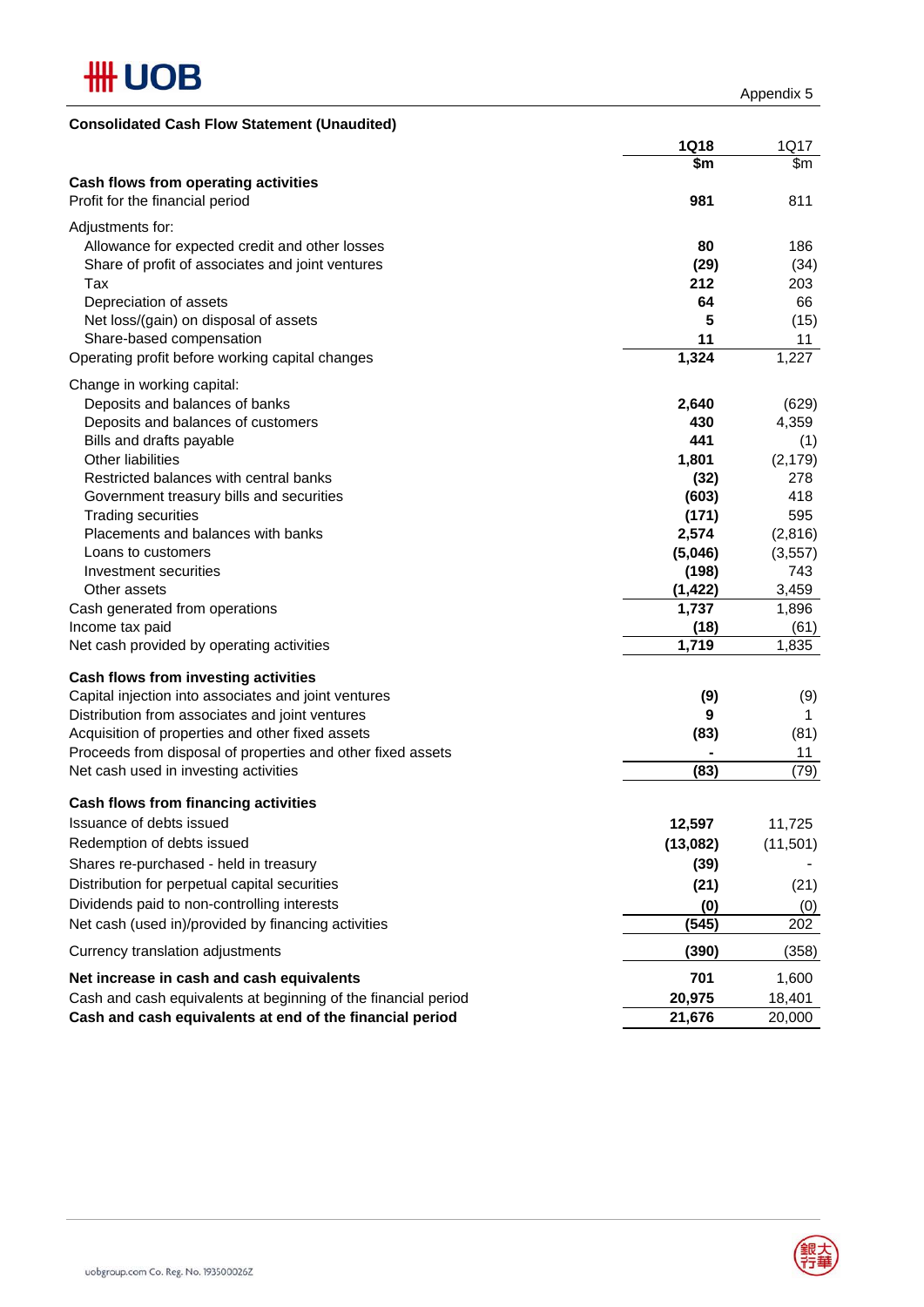## **Balance Sheet of the Bank (Unaudited)**

|                                                      | Mar-18          | Dec-17 $1$      | Mar-17          |
|------------------------------------------------------|-----------------|-----------------|-----------------|
|                                                      | \$m             | \$m\$           | \$m             |
| <b>Equity</b>                                        |                 |                 |                 |
| Share capital and other capital<br>Retained earnings | 7,729<br>15,545 | 7,766<br>14,701 | 6,353<br>13,664 |
| Other reserves                                       | 9,977           | 10,045          | 9,804           |
|                                                      |                 |                 |                 |
| Total                                                | 33,251          | 32,512          | 29,820          |
| <b>Liabilities</b>                                   |                 |                 |                 |
| Deposits and balances of banks                       | 12,615          | 10,870          | 10,050          |
| Deposits and balances of customers                   | 213,792         | 215,212         | 203,643         |
| Deposits and balances of subsidiaries                | 9,646           | 6,505           | 8,085           |
| Bills and drafts payable                             | 849             | 492             | 305             |
| <b>Other liabilities</b>                             | 7,826           | 7,434           | 7,353           |
| Debts issued                                         | 23,128          | 23,890          | 24,999          |
| Total                                                | 267,857         | 264,404         | 254,435         |
|                                                      |                 |                 |                 |
| <b>Total equity and liabilities</b>                  | 301,107         | 296,916         | 284,255         |
| <b>Assets</b>                                        |                 |                 |                 |
| Cash, balances and placements with central banks     | 20,940          | 19,960          | 18,781          |
| Singapore Government treasury bills and securities   | 5,352           | 4,267           | 6,848           |
| Other government treasury bills and securities       | 6,397           | 6,236           | 4,662           |
| <b>Trading securities</b>                            | 1,779           | 1,502           | 2,428           |
| Placements and balances with banks                   | 37,871          | 42,772          | 36,455          |
| Loans to customers                                   | 183,967         | 180,521         | 175,666         |
| Placements with and advances to subsidiaries         | 15,522          | 12,485          | 9,845           |
| Investment securities                                | 10,294          | 10,495          | 10,504          |
| Other assets                                         | 7,151           | 6,878           | 7,281           |
| Investment in associates and joint ventures          | 338             | 338             | 332             |
| Investment in subsidiaries                           | 5,709           | 5,744           | 5,784           |
| Investment properties                                | 1,108           | 1,119           | 1,155           |
| <b>Fixed assets</b>                                  | 1,499           | 1,417           | 1,333           |
| Intangible assets                                    | 3,182           | 3,182           | 3,182           |
| Total                                                | 301,107         | 296,916         | 284,255         |
|                                                      |                 |                 |                 |
| <b>Off-balance sheet items</b>                       |                 |                 |                 |
| <b>Contingent liabilities</b>                        | 18,082          | 17,500          | 16,751          |
| <b>Financial derivatives</b>                         | 860,899         | 788,002         | 787,426         |
| Commitments                                          | 109,499         | 114,167         | 115,298         |
|                                                      |                 |                 |                 |
| Net asset value per ordinary share (\$)              | 18.22           | 17.77           | 16.95           |

Note:

1 Audited.

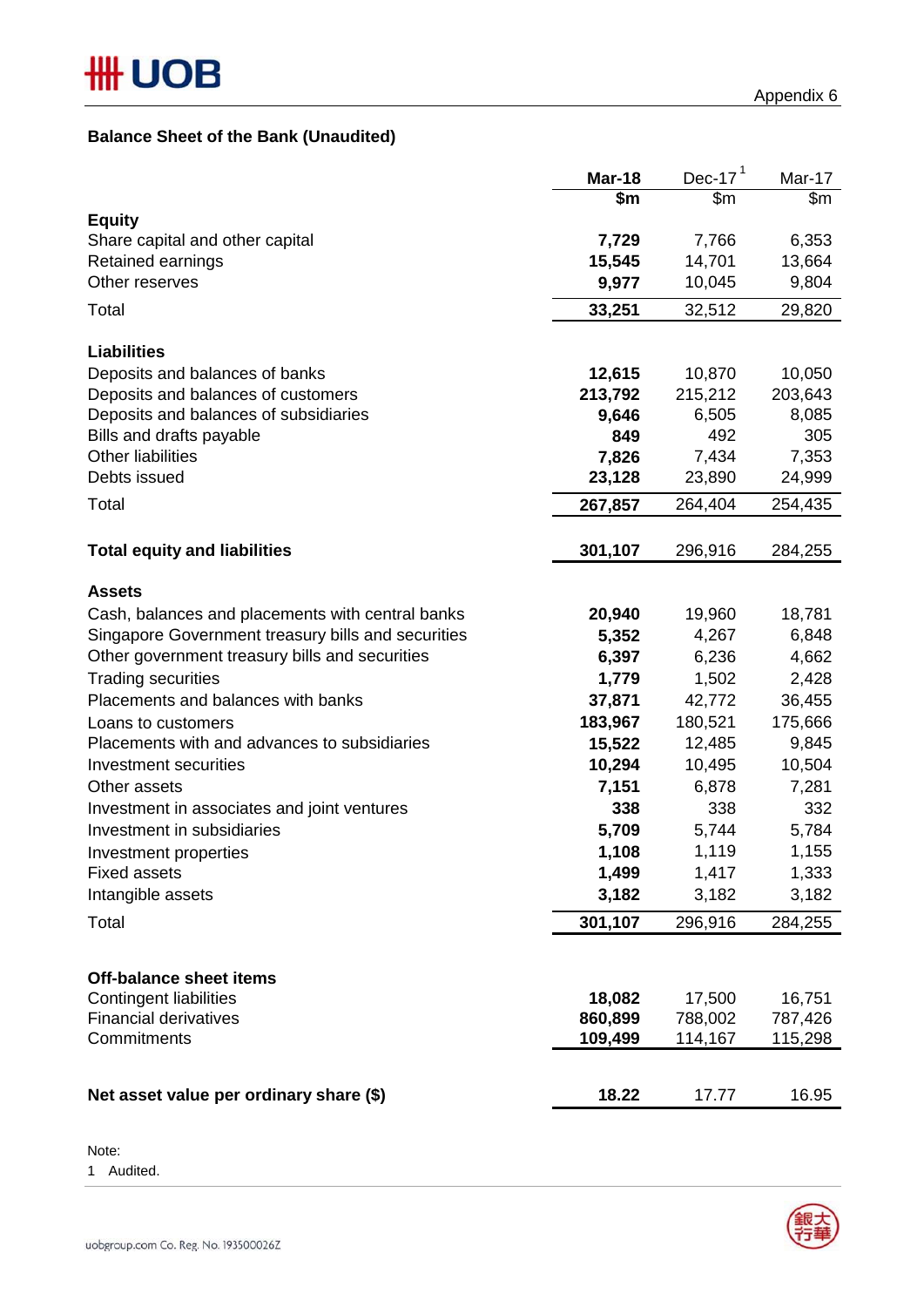## **Statement of Changes in Equity of the Bank (Unaudited)**

|                                                                                                                                 | <b>Share capital</b><br>and other | <b>Retained</b> | <b>Other</b>   | <b>Total</b> |
|---------------------------------------------------------------------------------------------------------------------------------|-----------------------------------|-----------------|----------------|--------------|
|                                                                                                                                 | capital                           | earnings        | reserves       | equity       |
|                                                                                                                                 | \$m                               | \$m             | \$m            | \$m          |
| Balance at 1 January 2018<br>Impact of adopting SFRS(I) 9                                                                       | 7,766                             | 14,701<br>93    | 10,045<br>(34) | 32,512<br>59 |
| Restated opening balance under<br>SFRS(I) 9                                                                                     | 7,766                             | 14,794          | 10,011         | 32,571       |
| Profit for the financial period                                                                                                 |                                   | 773             |                | 773          |
| Other comprehensive income<br>for the financial period                                                                          |                                   |                 | (44)           | (44)         |
| Total comprehensive income<br>for the financial period<br>Reclassification of net change in<br>fair value on equity instruments |                                   | 773             | (44)           | 728          |
| upon derecognition<br>Reclassification of own credit reserve                                                                    |                                   | (0)             | $\pmb{0}$      |              |
| upon derecognition                                                                                                              |                                   | (0)             | 0              |              |
| <b>Dividends</b>                                                                                                                |                                   | (21)            |                | (21)         |
| Share buyback - held in treasury                                                                                                | (39)                              |                 |                | (39)         |
| Share-based compensation                                                                                                        |                                   |                 | 11             | 11           |
| Shares issued under share-based<br>compensation plans                                                                           | $\mathbf{2}$                      |                 | (2)            |              |
| Balance at 31 March 2018                                                                                                        | 7,729                             | 15,545          | 9,977          | 33,251       |
| Balance at 1 January 2017                                                                                                       | 6,351                             | 13,031          | 9,625          | 29,007       |
| Profit for the financial period                                                                                                 |                                   | 654             |                | 654          |
| Other comprehensive income<br>for the financial period                                                                          |                                   |                 | 169            | 169          |
| Total comprehensive income<br>for the financial period                                                                          |                                   | 654             | 169            | 823          |
| <b>Dividends</b>                                                                                                                |                                   | (21)            |                | (21)         |
| Share-based compensation                                                                                                        |                                   |                 | 11             | 11           |
| Shares issued under share-based<br>compensation plans                                                                           | $\overline{2}$                    |                 | (2)            |              |
| Balance at 31 March 2017                                                                                                        | 6,353                             | 13,664          | 9,804          | 29,820       |